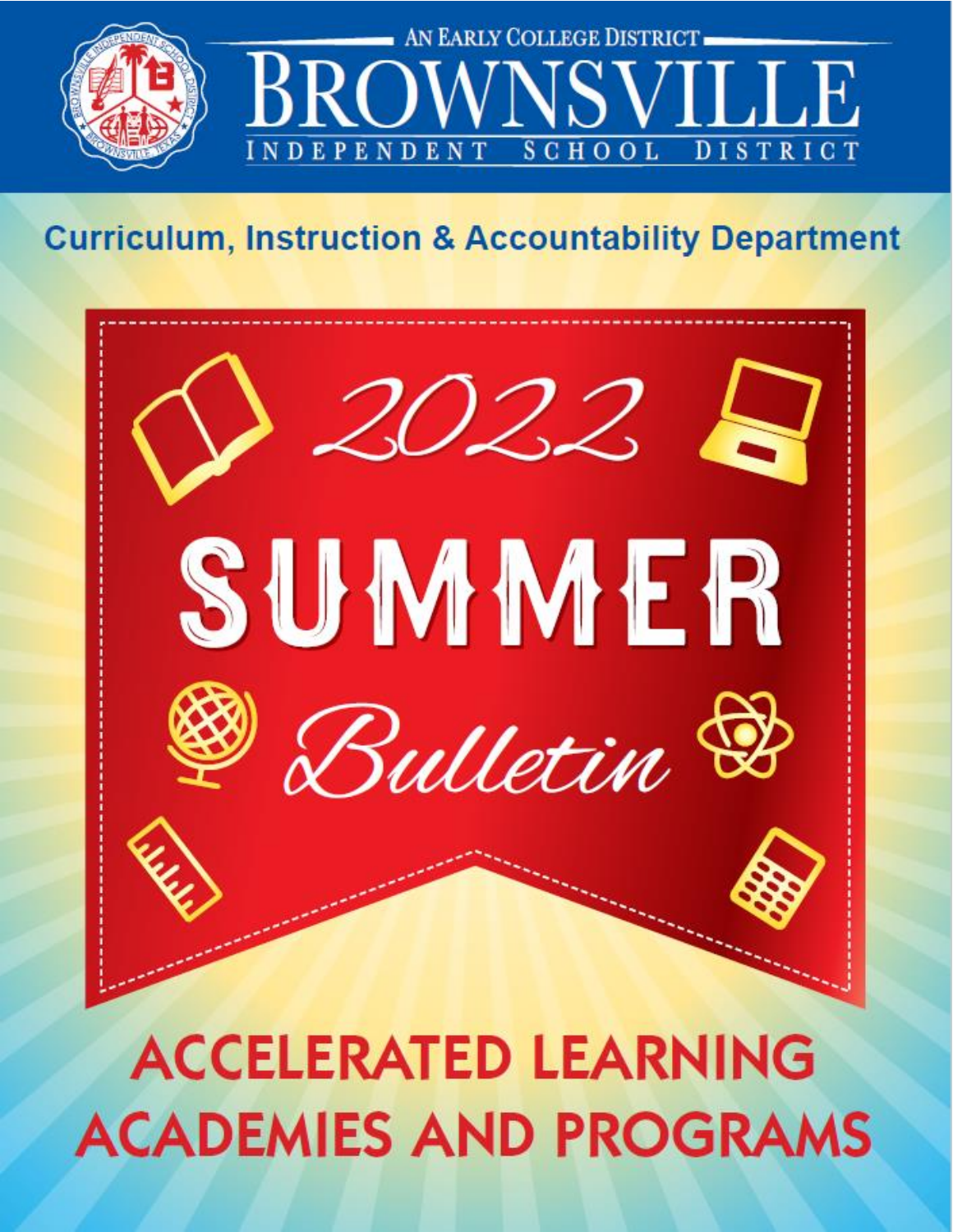#### **Table of Contents**

| <u> 1989 - Johann Barn, amerikansk politiker (d. 1989)</u>                                                            |
|-----------------------------------------------------------------------------------------------------------------------|
|                                                                                                                       |
|                                                                                                                       |
|                                                                                                                       |
|                                                                                                                       |
| <u> 1980 - Andrea Barbara, amerikana amerikana amerikana amerikana amerikana amerikana amerikana amerikana amerik</u> |
|                                                                                                                       |
|                                                                                                                       |
|                                                                                                                       |
|                                                                                                                       |
|                                                                                                                       |
|                                                                                                                       |

#### **Notice to Parents**

- This bulletin contains information about all summer school academies and recreational programs offered by the Brownsville Independent School District.
- Students, who participate in a BISD summer school academy/program, will be held accountable for their behavior and are subject to the disciplinary consequences outlined in the 2021-2022 BISD Student Code of Conduct Student-Parent Handbook.
- Elementary and middle school students, who participate in BISD Summer School Academies, will not be required to wear the standardized attire (uniform) designated by their respective campus during the regular school year.
- For more information or to register for an academy or program, please contact a campus administrator or counselor.
- Security Services are available during the summer academies/programs and can be contacted at (956) 698-2085.
- Parents are requested to pick up students promptly at the ending time of the respective accelerated learning academy.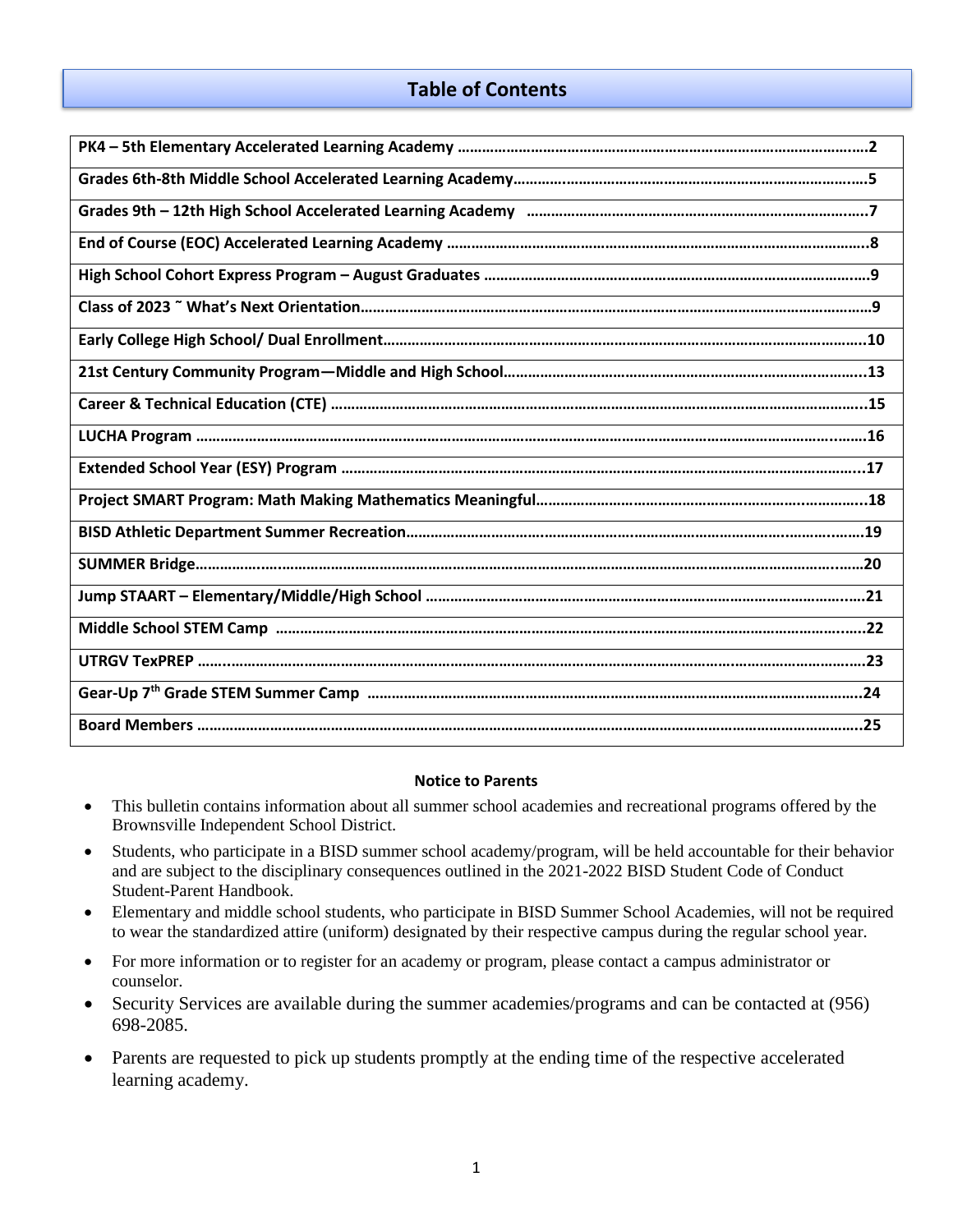#### **PK4–5th Elementary Accelerated Learning Academies**

**Overview:** The purpose of the program is to provide a series of academies for all students who need summer instruction and credit for grade advancement.

#### **I. Bilingual/ESL PK4 and K Accelerated Learning Academy**

**A. Bilingual Enrichment Academy** is for *current and identified* preregistered Emergent Bilingual students entering

Kindergarten and 1<sup>st</sup> grade in the 2022-2033 school year.

- **B. Prekindergarten and Kindergarten Emergent Bilingual Students c***urrently enrolled:*
	- 1. PREKINDERGARTEN: Currently enrolled identified Pre-Kindergarten Emergent Bilingual students eligible for kindergarten for the 2022 - 2023 school year.
	- 2. KINDERGARTEN: Currently enrolled identified Kindergarten Emergent Bilingual students eligible for 1st grade for the 2022 - 2023 school year.
- **C. Pre-Registered for Kindergarten and 1st grade for the 2022 - 2023 school year and NOT currently enrolled in BISD**
	- 1. PREKINDERGARTEN (4-year-old): Children, who are identified and preregistered for kindergarten as Emergent Bilingual students with parental approved placement into the BISD Bilingual Academy for the 2022- 2023 school year, are eligible for the Accelerated Learning Academy.
	- 2. KINDERGARTEN: Children, who are identified and preregistered for first grade as Emergent Bilingual students with parental approved placement into the Bilingual Academy for the 2022 - 2023 school year**,** are eligible for the Accelerated Learning Academy.

#### *For more information on the Bilingual PK4 and Kindergarten Accelerated Learning Academy please contact Mr. Carlos Olvera, Director for Bilingual/ESL/Title III at (956) 548-8271.*

**II. Grades 1<sup>st</sup>-5<sup>th</sup> Accelerated Learning Academy (ALA) is for district students who failed to be** promoted based on District Policy EIE Local and students with excessive absences.

- A. Currently enrolled students must be in grades  $1^{st}$  through  $5^{th}$  . New students to the district must have been enrolled the COMPLETE sixth  $(6<sup>th</sup>)$  six weeks.
- B. Dyslexia students failing to meet promotion criteria based on the grading policy (EIE local) will receive additional support by a dyslexia teacher. Dyslexia teachers will be available at each site to work in conjunction with ALA teachers.

#### **III. Grades 1st -5 th Afterschool Centers for Education (ACE)**

Participants of this academic program will include the 1<sup>st</sup> through 5<sup>th</sup> grade students attending the Elementary Accelerated Learning Academy. This program will be an extension to the Accelerated Learning Academy as it will include engaging activities that support and enhance the Academic Learning Academy by utilizing a variety of hands-on, kinesthetic, and recreational TEKS - based learning activities.

#### *For more information on the BISD or CIS Afterschool Centers of Education (ACE) program please contact Mr. Edwin Barrera, Coordinator Grants Department at (956) 548-8227.*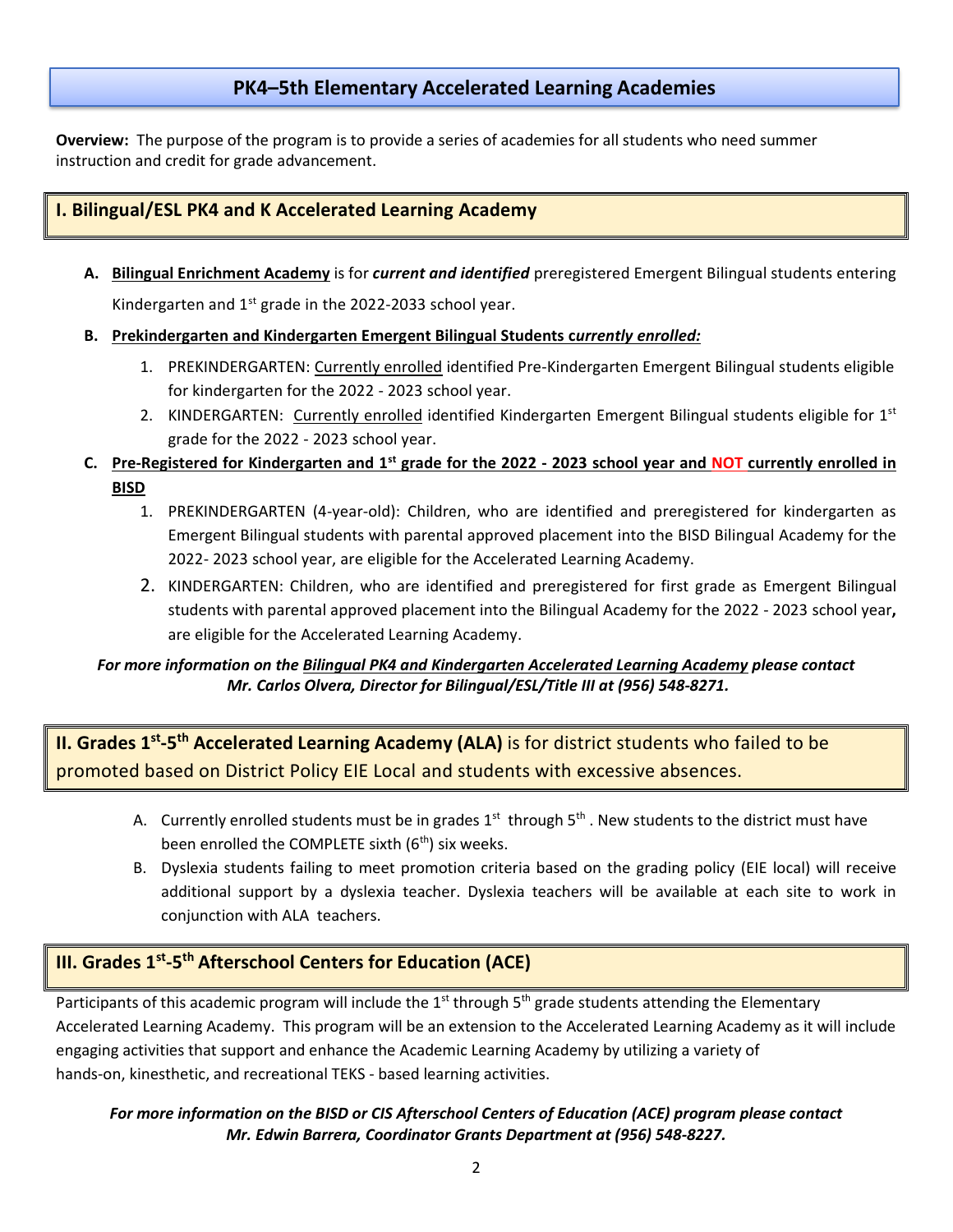#### **IV. Elementary Accelerated Learning Academy, After School Centers of Education (ACE) & Bilingual PK4/K Details**

| <b>Accelerated</b><br><b>Learning Site</b> | Garza                                     | <b>Pullam</b>                                        | <b>Breeden</b>                                        | <b>Brite</b>                          |
|--------------------------------------------|-------------------------------------------|------------------------------------------------------|-------------------------------------------------------|---------------------------------------|
| <b>Feeder</b><br><b>Campuses</b>           | Aiken<br>Garza<br>Palm Grove<br>Southmost | <b>Benavides</b><br>Garden Park<br>Pullam<br>Yturria | <b>Breeden</b><br><b>Burns</b><br>Gallegos<br>Paredes | <b>Brite</b><br>Champion<br>El Jardin |
| <b>Accelerated</b><br><b>Learning Site</b> | <b>Sharp</b>                              | <b>Hudson</b>                                        | <b>Morningside</b>                                    | <b>Martin</b>                         |
| Feeder<br><b>Campuses</b>                  | Canales<br>Sharp<br>Putegnat              | Egly<br>Hudson<br>Perez                              | Castaneda<br>Cromack<br>Del Castillo<br>Morningside   | Martin<br>Russell<br>Skinner          |
| <b>Accelerated</b><br><b>Learning Site</b> | <b>Keller</b>                             | Peña                                                 |                                                       |                                       |
| <b>Feeder</b><br><b>Campuses</b>           | Keller<br>Ortiz<br>Villa Nueva            | Gonzalez<br>Peña<br>Vermillion                       |                                                       |                                       |

#### **A. PK4/Kinder Bilingual, Grades 1st -5 th Accelerated Learning Academy, & ACE Sites (10)**

#### **B. Calendar**

#### **C. Daily Schedule**

#### **PK4/K Schedule (Monday-Friday)**

#### **Summer Accelerated Learning Academy (ALA), & ACE Schedule: 1st-5th (Monday-Thursday)**

#### **Afterschool Centers of Education (ACE) Schedule: 1st-5th (Friday only)**

#### **D. Transportation**

- 1. Parents will be responsible for transporting their children to and from their zoned elementary campus.
- 2. BISD will provide transportation to and from the zoned elementary campus to the assigned Accelerated Learning Academy.
- 3. Buses will depart their zoned elementary campus at 7:00 am.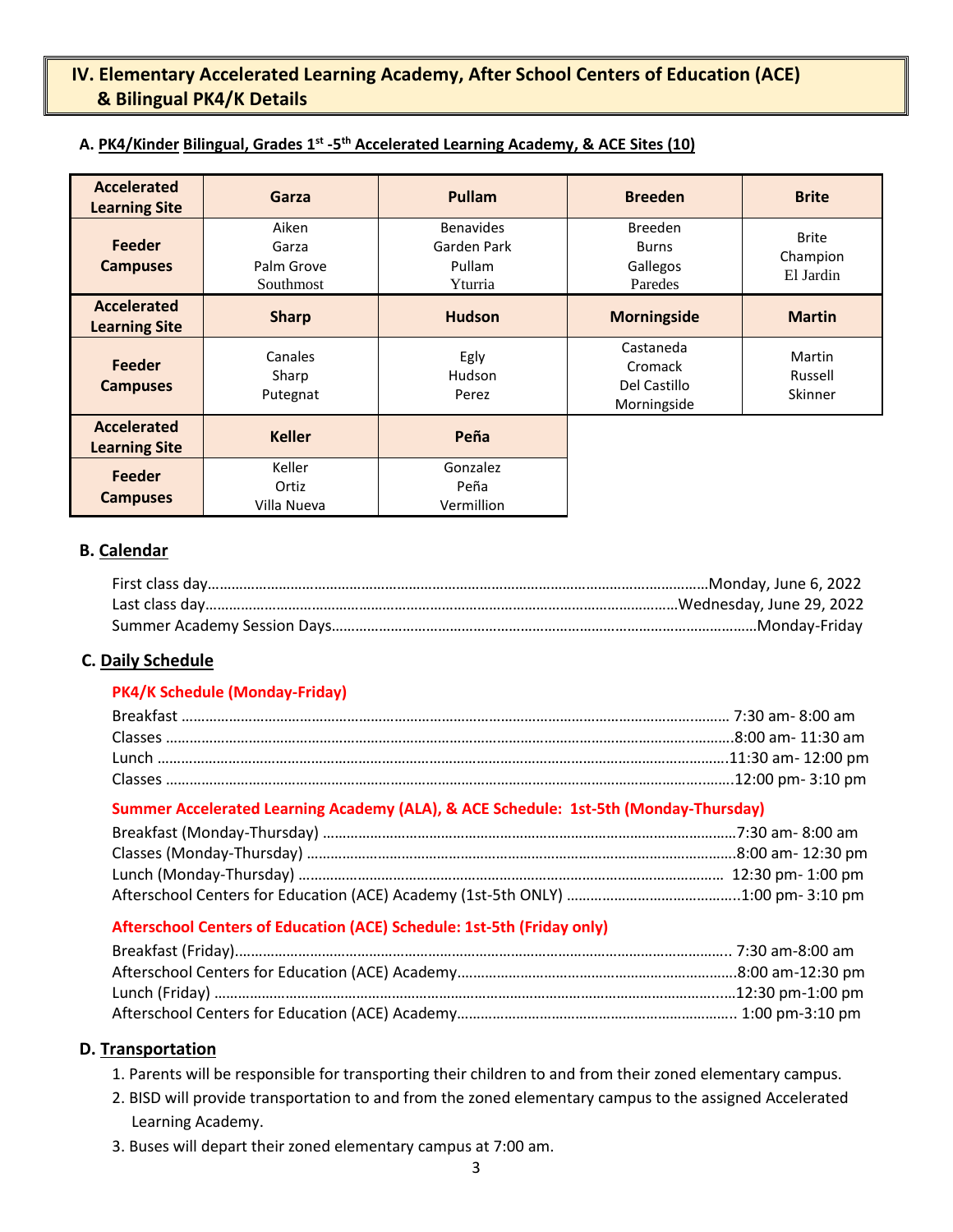#### **V. Elementary Promotion Requirements**

A student who attends at least 90% of the Accelerated Learning Academy (8 a.m. – 12:30 p.m., Monday - Thursday) and who satisfy the requirements for promotion shall be promoted to the next grade level at the beginning of the next school year. A student that fails to meet the 90% attendance rate and satisfies the requirements for promotion for the failed subject(s), will be individually reviewed by the Accelerated Learning Academy attendance committee to determine if the student's extenuating circumstances and successful work merit promotion. The attendance committee members (4) shall include:

- Accelerated Learning Academy Administrator
- Accelerated Learning Academy Lead Teacher
- Accelerated Learning Academy Teacher of Record
- Accelerated Learning Academy Teacher from the same program

#### *For more information on the Accelerated Learning Academy please contact Dolores Cisneros-Emerson, Director for Elementary, Curriculum, Instruction & Accountability at (956) 548-8121.*

#### **VI. Grades 1st -5 th Afterschool Centers of Education (ACE), June 30th - July 8th, 2022**

The ACE program will continue to serve ACE campuses from June  $30^{th}$  – July  $8^{th}$ , 2022 with the exception of the July  $4^{th}$ holiday.

#### **A. ACE Daily Schedule**

#### **Afterschool Centers of Education (ACE) Schedule: 1st-5th (Monday - Friday)**

#### **B. Job Posting**

 BISD ACE – BISD Posting Communities in School (CIS) ACE – Apply with CIS, https://www.indeed.com/jobs

#### *For more information on the BISD or CIS Afterschool Centers of Education (ACE) program please contact Mr. Edwin Barrera, Coordinator Grants Department at (956) 548-8227.*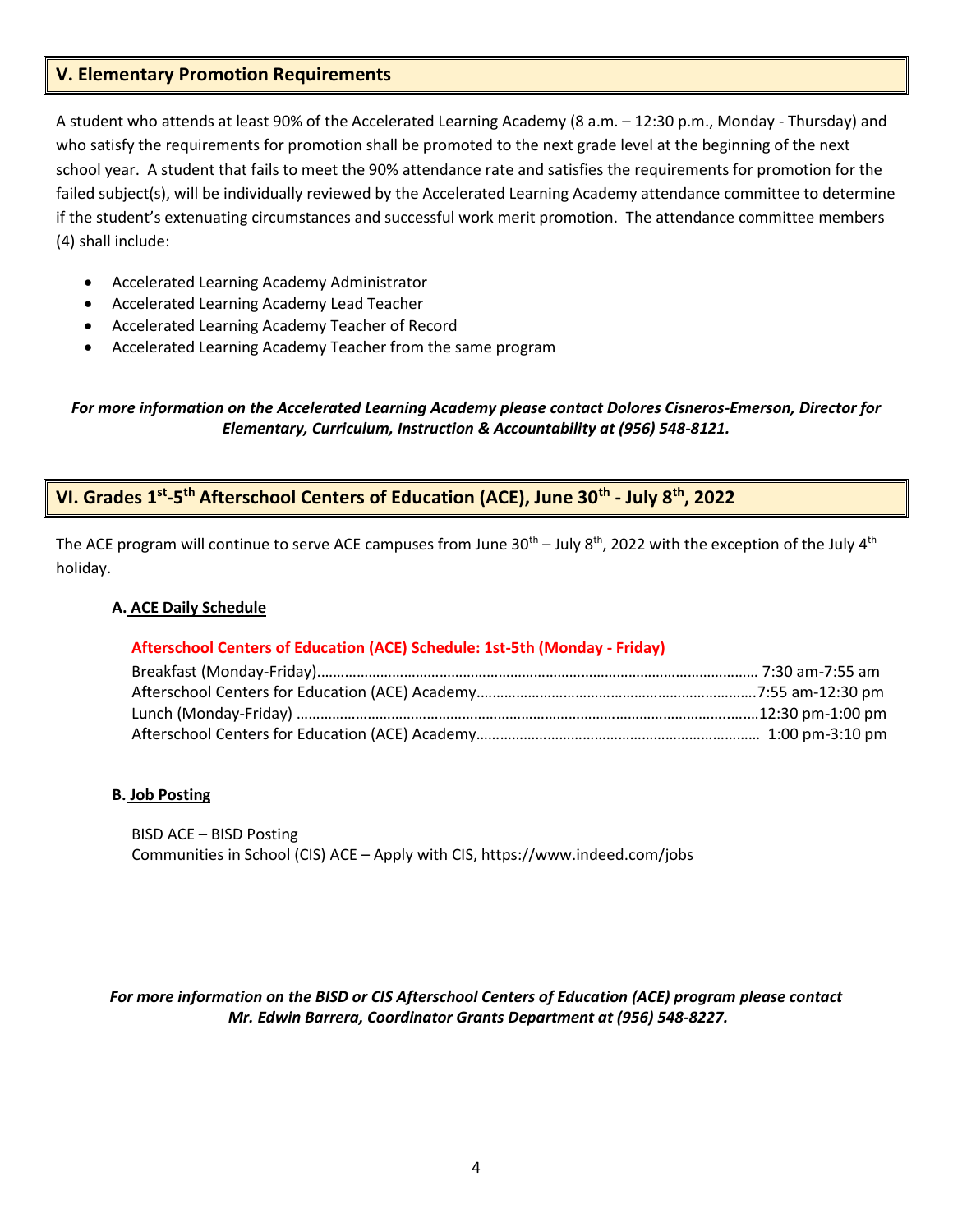# **Grades 6th - 8 th Middle School Accelerated Learning Academies**

**Overview:** To provide a series of academies for all Middle School BISD students who need summer instruction for course recovery.

**I. Regaining of Credit Academy**: This Academy is to provide instruction ONLY to currently enrolled BISD students who failed one or two courses during the 2021-2022 school year.

#### **A. 6th, 7th and 8th Grade Regaining of Credit Summer Accelerated Learning Academy**

- 1. The district grading procedures require students to pass each of the core subject areas with a yearly average of 70% and pass electives with a 70% (composite) overall yearly average.
- 2. **ONLY** currently BISD students, who failed to meet district promotion criteria, are eligible to attend the Middle School Regaining of Credit Academy.
- 3. Currently enrolled BISD 8<sup>th</sup> graders not meeting proficiency (69% or lower) in English I, Algebra I, and/or Biology must enroll in the course(s) during summer school at one of the hosting high school sites (Porter ECHS or Veterans Memorial ECHS) or repeat the course in Grade 9.

#### **B. Course Offerings:**

- 1. Math, Science, Social Studies, ELAR, ESL I, English SL, Art, and Health.
- 2. **If the student failed an elective during the regular school year, the student will need to select from the summer school electives offered in order to regain an elective credit.**
- 3. Dyslexia teachers will be available at each site to work in conjunction with summer school teachers to provide additional support for eligible Dyslexia students.

**II. Optional Flexible School Day Program (OFSDP)** is for district students who passed all their classes as per district policy EIE local but failed to meet promotion criteria due to excessive absences.

Registration will be done at home campuses from May 2, 2022 to May 31, 2022.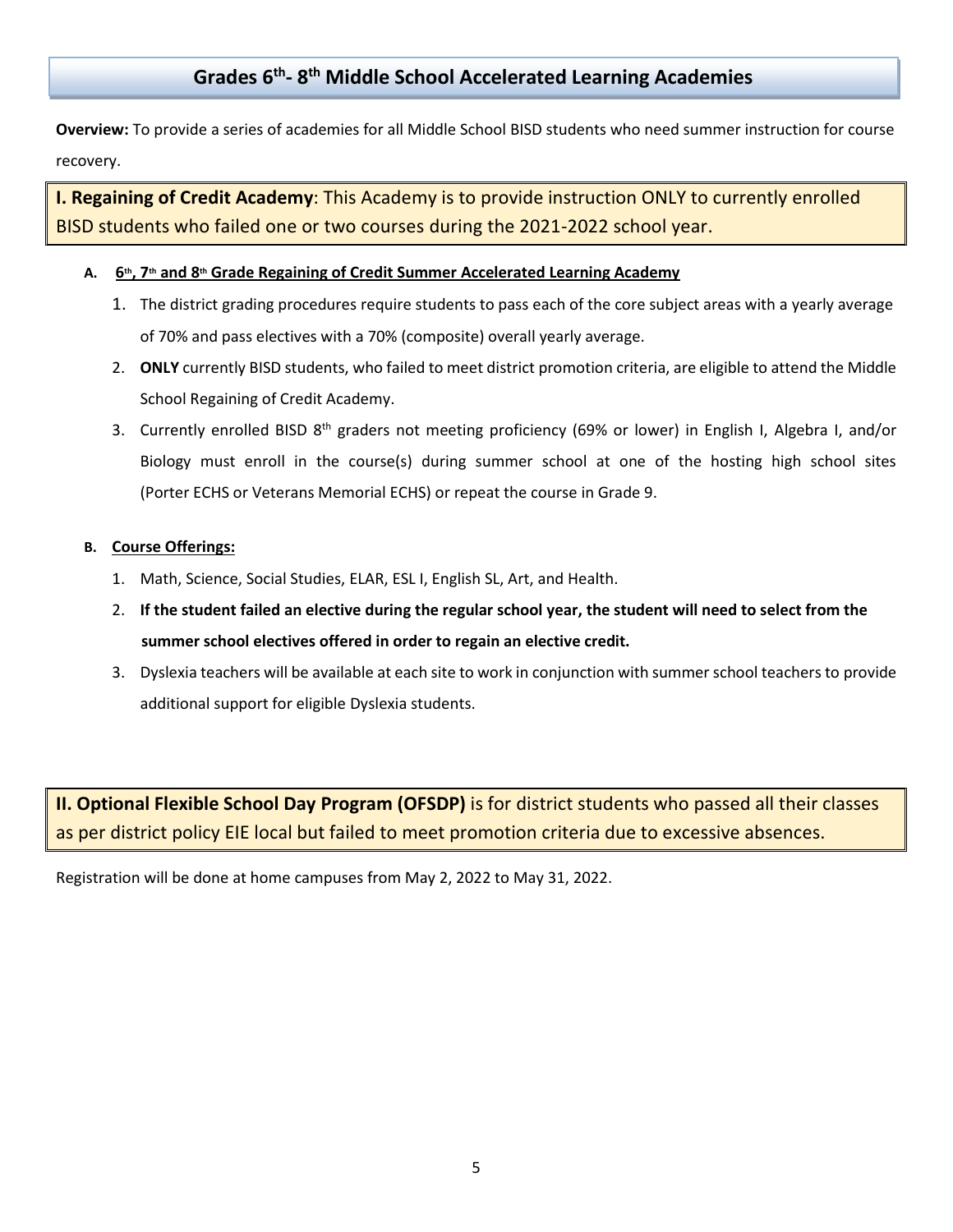# **III. Middle School Summer Academy Details**

#### **A. Middle School Summer School Sites (3)**

| <b>Accelerated Learning</b><br><b>Site</b> | <b>Faulk</b>             | <b>Manzano</b>   | <b>Oliveira</b>    |
|--------------------------------------------|--------------------------|------------------|--------------------|
| <b>Feeder Campuses</b>                     | <b>Besteiro</b><br>Faulk | Manzano<br>Stell | Garcia<br>Oliveira |
|                                            | Lucio                    | Stillman         | Perkins<br>Vela    |

#### **B. Calendar**

#### **C. Daily Schedule**

#### **D. Transportation**

- 1. Parents will be responsible for transporting their children to and from their zoned middle school campus.
- 2. BISD will provide transportation to and from the zoned middle school campus to the assigned Accelerated Learning Academy.
- 3. Students that are scheduled to attend first period: Buses will depart the home campus at 7:00 am.
- 4. Students that are scheduled to attend second period: Buses will depart the home campus at 9:30 am.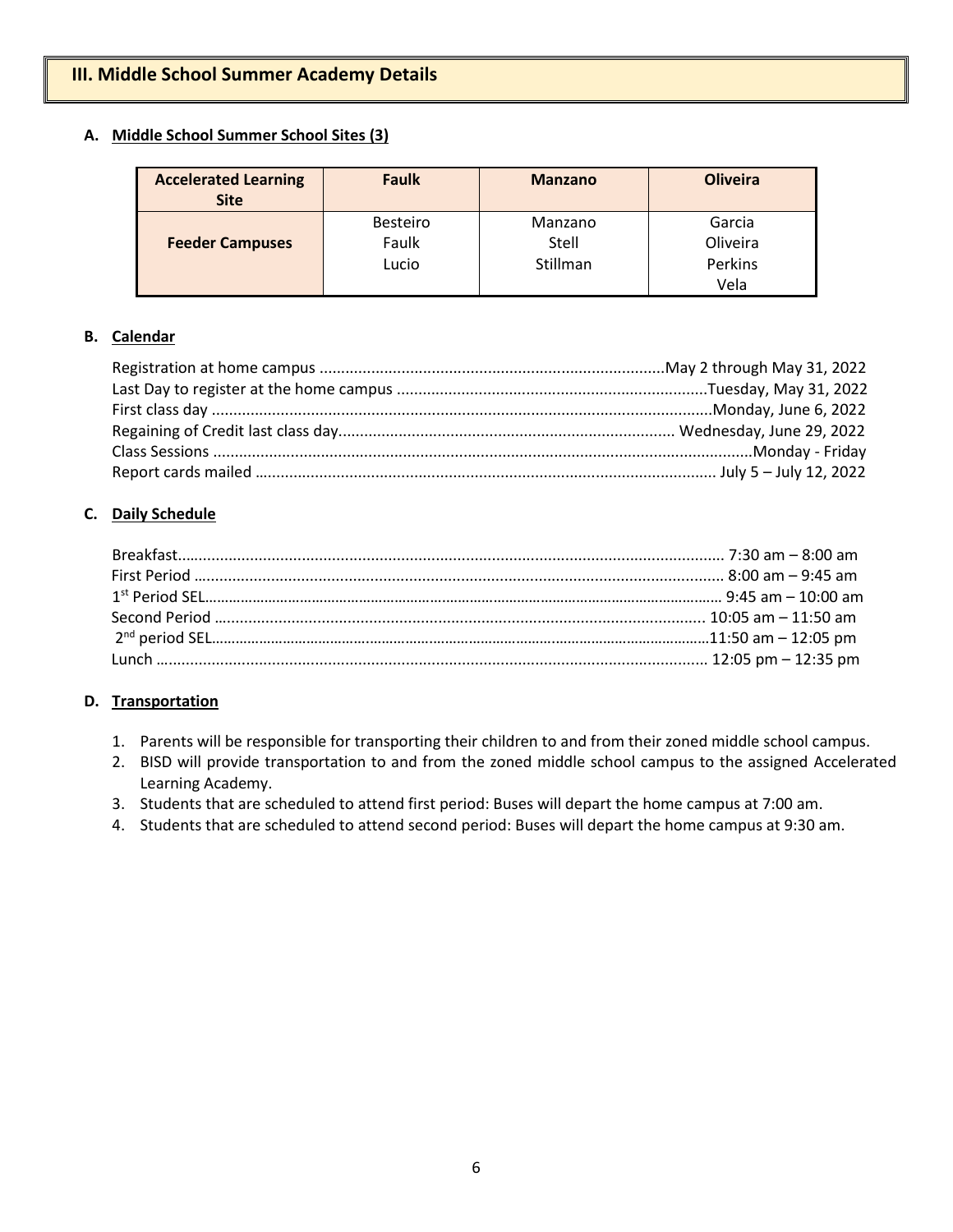# **Grades 9th - 12th High School Accelerated Learning Academies**

**Overview:** The purpose of the program is to provide a series of academies for all high school BISD students who need summer instruction for course and credit recovery.

# **I. Regaining of Credit Program:** This Academy is to provide instruction ONLY to currently enrolled BISD students who failed one or two courses during the 2021-2022 school year.

#### **A. Course Offerings:**

- 1. Language Arts, Math, Science, and Social Studies required for graduation are offered in the Regaining of Credit Academy.
- 2. Dyslexia teachers will be available at each site to work in conjunction with Accelerated Learning Academy teachers to provide additional support for eligible dyslexia students.

#### **II. High School Regaining of Credit Academy Details**

#### **A. Regaining of Credit Summer Sites (4)**

| Accelerated<br><b>Learning Site</b> | <b>Porter ECHS</b> | <b>Veterans ECHS</b>          | <b>Brownsville</b><br><b>Academic Center</b> | <b>Lincoln Park</b> |
|-------------------------------------|--------------------|-------------------------------|----------------------------------------------|---------------------|
|                                     | <b>BECHS</b>       | Pace ECHS                     |                                              |                     |
| Feeder                              | Hanna ECHS         | Rivera ECHS                   | <b>BAC</b>                                   | Lincoln Park        |
|                                     | Lopez ECHS         | <b>Veterans Memorial ECHS</b> |                                              |                     |
| <b>Campuses</b>                     | Porter ECHS        |                               |                                              |                     |

*\* BLA students in need of regainnig credit will attend the summer site servicing their home campus.*

#### **B. Calendar**

*\*Registration may be extended upon administrative review. Please contact Dr. Norma Ibarra-Cantu, Curriculum, Instruction & Accountability Director for Secondary Education, at (956) 548-8121.*

#### **C. Daily Schedule**

#### **D. Transportation for the Regaining of Credit Program and End of Course Program**

- 1. Parents will be responsible for transporting their children to and from their zoned high school campus.
- 2. BISD will provide transportation to and from the zoned high school campus to the assigned Accelerated Learning Academy.
- 3. Students that are scheduled to attend first period: Buses will depart the home campus at 7:30 am.
- 4. Students that are scheduled to attend second period: Buses will depart the home campus at 10:00am.
- 5. Students that are scheduled to attend third period: Buses will depart the home campus at 12:30 am.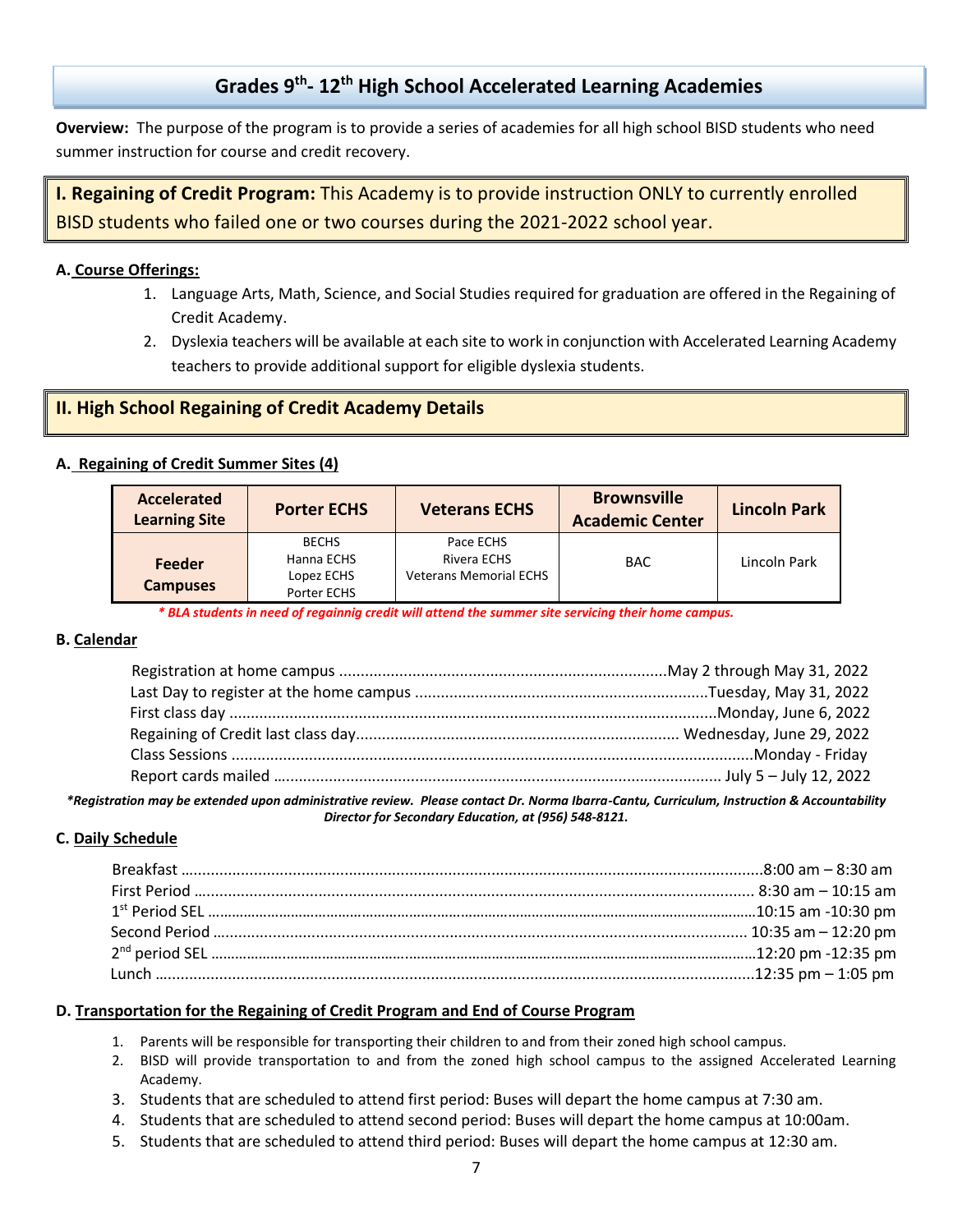**III. End of Course (EOC**) Instruction will be offered to all students who are eligible to retake their EOC(s) in the following areas: English I, English II, Algebra I, Biology and/or US History.

#### **A. EOC Summer Testing Sites**

| <b>Accelerated</b><br><b>Learning Site</b> | <b>Porter ECHS</b> | <b>Veterans ECHS</b>          |  |  |
|--------------------------------------------|--------------------|-------------------------------|--|--|
|                                            | <b>BECHS</b>       | Pace ECHS                     |  |  |
| <b>Feeder Campuses</b>                     | Hanna ECHS         | Rivera ECHS                   |  |  |
|                                            | Lopez ECHS         | <b>Veterans Memorial ECHS</b> |  |  |
|                                            | Porter ECHS        |                               |  |  |

 **Students that attend Brownsville Academic Center (BAC) and Brownsville Learning Academy (BLA) and need to take the End of Course (EOC) Exam will have to test at the Accelerated Learning Academy that is servicing their home campus.** 

#### **B. EOC Testing Calendar**

| Last class dayStudents' last day of summer school will end the day before their respective EOC exam(s) |  |
|--------------------------------------------------------------------------------------------------------|--|
|                                                                                                        |  |

#### **Test Dates**

| EOC Makeup Online for Algebra, Biology and US History  Monday, June 27 - Friday, July 1, 2022 |  |
|-----------------------------------------------------------------------------------------------|--|
|                                                                                               |  |

#### **The summer testing is only for EOC students, who are required to retest.**

**Note:** Students must present a valid school or government issued identification to enter the test site. Electronic devices are **NOT** allowed in the testing rooms. Possessions of an electronic device will invalidate the test.

#### **C. Daily Schedule**

| Student's Schedule may vary depending on individual need. |  |
|-----------------------------------------------------------|--|

#### **D. Campus Contact Information**

| Campus                                      | Contact            | <b>Phone Number</b> |
|---------------------------------------------|--------------------|---------------------|
| Brownsville Early College High School       | Diana Guerrero     | $(956) 698 - 2945$  |
| Hanna Early College High School             | Nereida Tellez     | $(956) 698 - 6640$  |
| Lincoln Park School                         | GeorgeAna Wilson   | (956) 698-1587      |
| Lopez Early College High School             | Jo Ann Marchan     | $(956) 698 - 7174$  |
| Pace Early College High School              | <b>Brad Binder</b> | $(956) 698 - 6156$  |
| Porter Early College High School            | Mark Maddox        | $(956) 698 - 1384$  |
| Rivera Early College High School            | Olga Renteria      | $(956) 698 - 0029$  |
| Veterans Memorial Early College High School | Diana Villarreal   | $(956) 574 - 5636$  |
| <b>Brownsville Learning Academy</b>         | Elsa Crixell       | $(956) 698 - 0811$  |
| <b>Brownsville Academic Center</b>          | Mark Kaull         | $(956) 698 - 1540$  |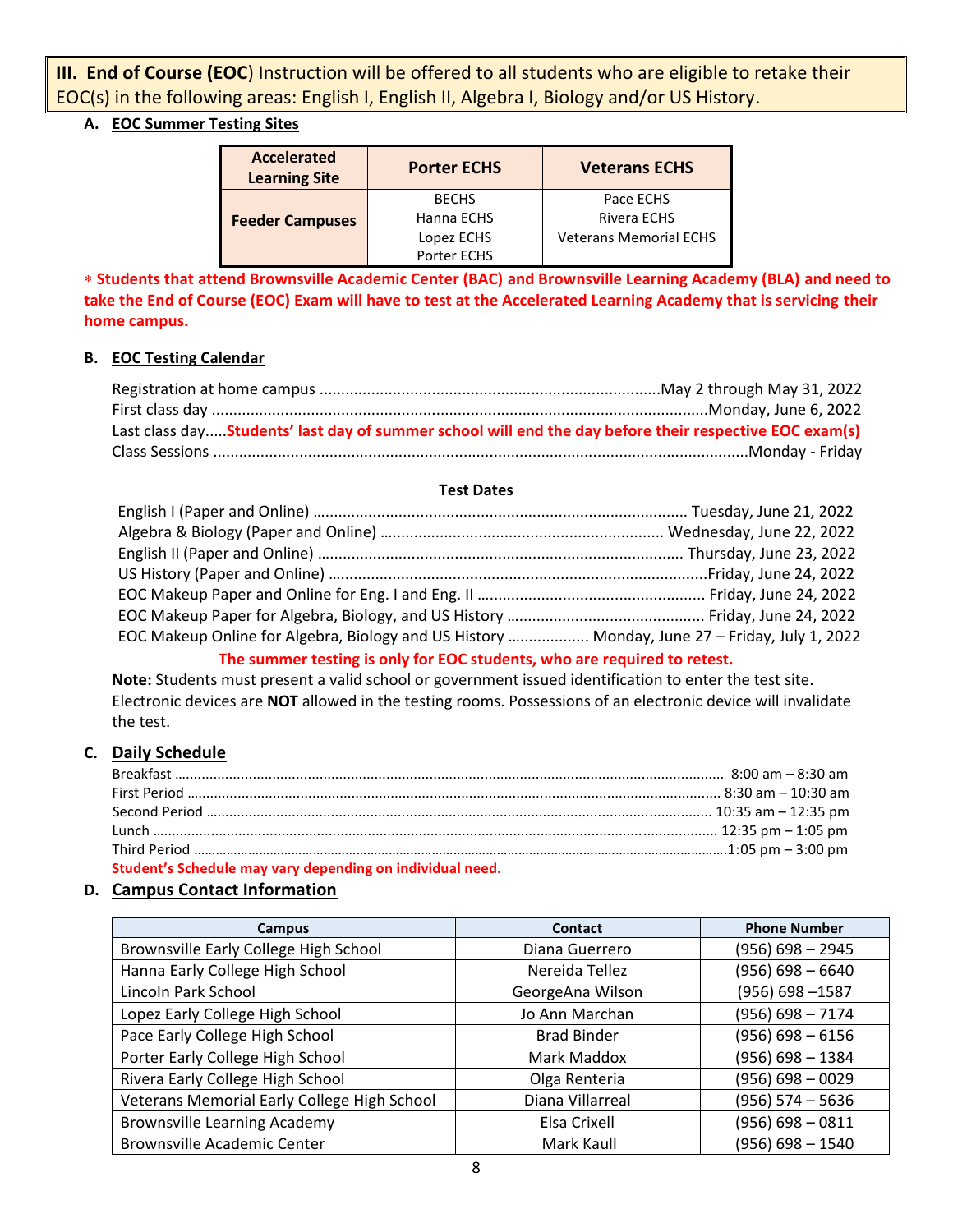#### **IV. Early College High School Cohort Express Academy – August Graduates**

**Overview:** High school campuses will host a Cohort Express Academy for potential summer graduates.

 Sessions will be held at the home campus from July through August. Please contact the campus for Academy schedules and dates.

#### **DATES: CHECK YOUR SCHOOL FOR DATES**

#### **FOR MORE INFORMATION REGARDING COHORT EXPRESS ACADEMY CONTACT:**

| Campus                                      | Contact             | <b>Phone Number</b> |
|---------------------------------------------|---------------------|---------------------|
| Brownsville Learning Program                | Dr. Ed Ude          | $(956) 698 - 0810$  |
| Lincoln Park                                | Cynthia Cardenas    | $(956)$ 698 - 2065  |
| Brownsville Early College High School       | Dr. Rachel R. Ayala | $(956)$ 698 - 2436  |
| Hanna Early College High School             | Juan Carlos Chavez  | $(956) 698 - 1891$  |
| Lopez Early College High School             | Michelle Garcia     | $(956) 698 - 0287$  |
| Pace Early College High School              | Lisa Howell         | $(956) 698 - 2097$  |
| Porter Early College High School            | Erika Medina        | $(956) 698 - 0985$  |
| Rivera Early College High School            | Alejandra Guzman    | (956) 698 – 0971    |
| Veterans Memorial Early College High School | Gracie Luna         | (956) 574 – 5901    |

#### **V. Class of 2023 ˜ What's Next Orientation**

**Overview:** High school campuses will host an orientation for all rising seniors. The orientation will include sessions that will guide students on graduation requirements including credits, financial aid, work force, personal financial literacy and interviewing tips and skills. Orientation sessions will be at their respective ECHS.

#### **A. Calendar**

|--|--|--|--|

#### **B. Daily Schedule**

| 1:00 pm –1:30 pm |
|------------------|

**C. Transportation:** Parents may drop off and pick up students at their respective ECHS campus.

**VI. Optional Flexible School Day Program (OFSDP)** is for district students who passed all their classes as per district policy EIE local but failed to meet promotion criteria due to excessive absences.

Registration will be done at home campuses from May 2, 2022 to May 31, 2022.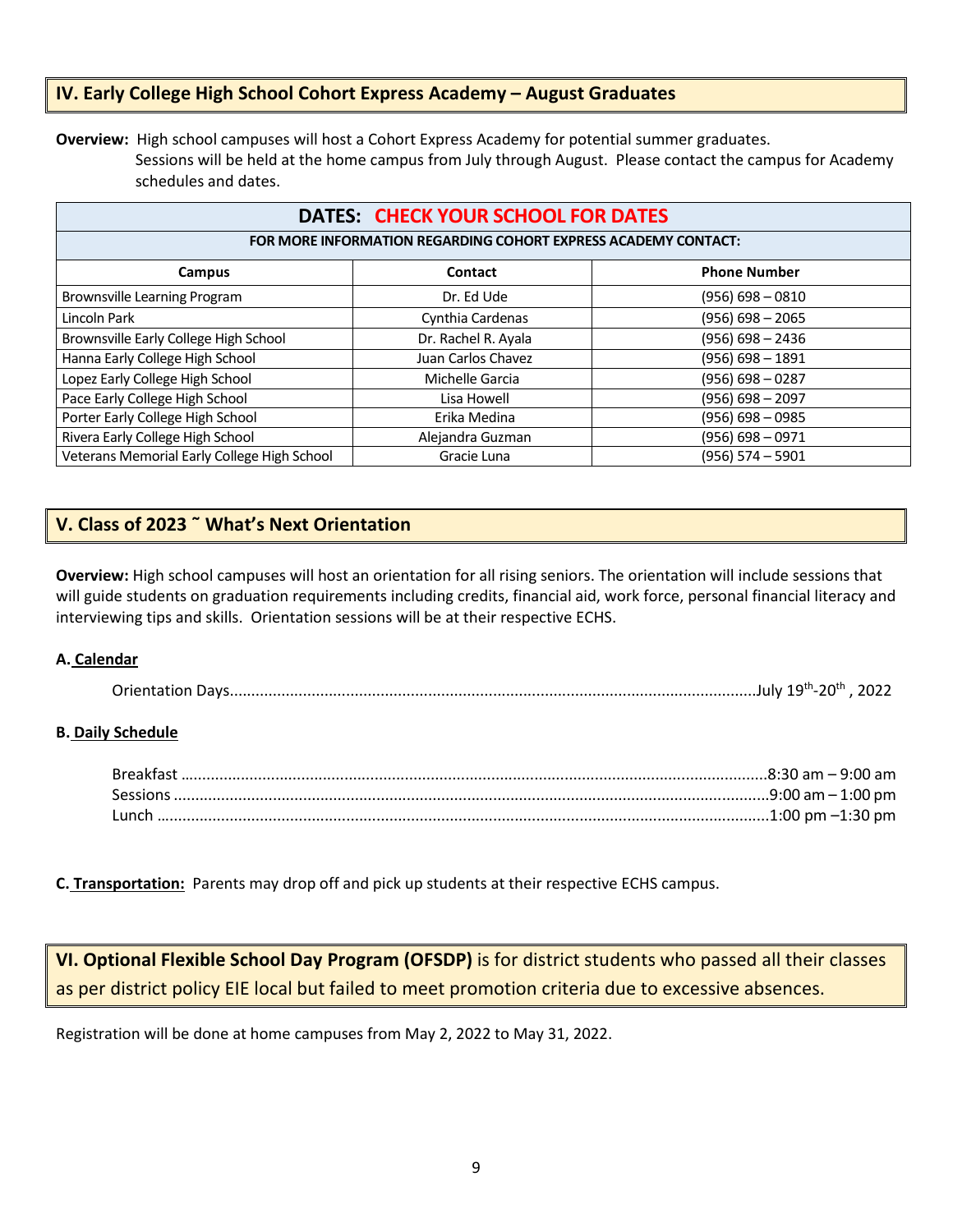#### **Early College High School / Dual Enrollment**

**Overview**: Brownsville Independent School District will be offering dual enrollment summer school through Texas Southmost College and the University of Texas Rio Grande Valley for qualified high school students. Students must meet the entrance criteria for either TSC and/or UTRGV and meet each higher education partner's application deadlines.

Eligibility: Dual enrollment summer school is open to current 9<sup>th</sup>, 10<sup>th</sup> and 11<sup>th</sup> grade students only. Dual enrollment summer school will be offered during TSC's and UTRGV's summer sessions. Dual credit will be awarded for only **selected** courses. Students may take up to 2 courses per higher education partnering school per summer session (2 for TSC and 2 for UTRGV).

#### **Please note:**

- 1) Dual credit **will** *only* **be awarded** for any course(s) on this list.
- 2) Summer school is at no cost to participating BISD students. Tuition and textbooks are provided.
- 3) TSC and UTRGV will have on-line registration. All deadlines must be met.
- 4) Meeting all deadlines is the sole responsibility of the student and parent(s)/guardian(s).
- 5) Students must have a bacterial meningitis form on file if taking courses at the TSC or UTRGV campuses.
- 6) Transportation is the responsibility of the student and parent(s) /guardian(s).

#### **I. Texas Southmost College (TSC)**

**TSC Summer School Registration** -Students interested in the summer dual credit program must submit all required forms to their high school counselor for their enrollment folder. Folders must be completed and then cleared by TSC before the week of March 23rd. Check with the high school counselor for campus deadlines. **On-line registration will take place between May 16th - June 3rd, 2022.**

#### **A. TSC Summer School Dates**

|  |  |  | <b>Summer Session I</b> |  |
|--|--|--|-------------------------|--|
|  |  |  |                         |  |

#### **Summer Session II**

| *Student will need to complete a form at TSC's High School Programs Office to drop a course. |  |  |  |  |
|----------------------------------------------------------------------------------------------|--|--|--|--|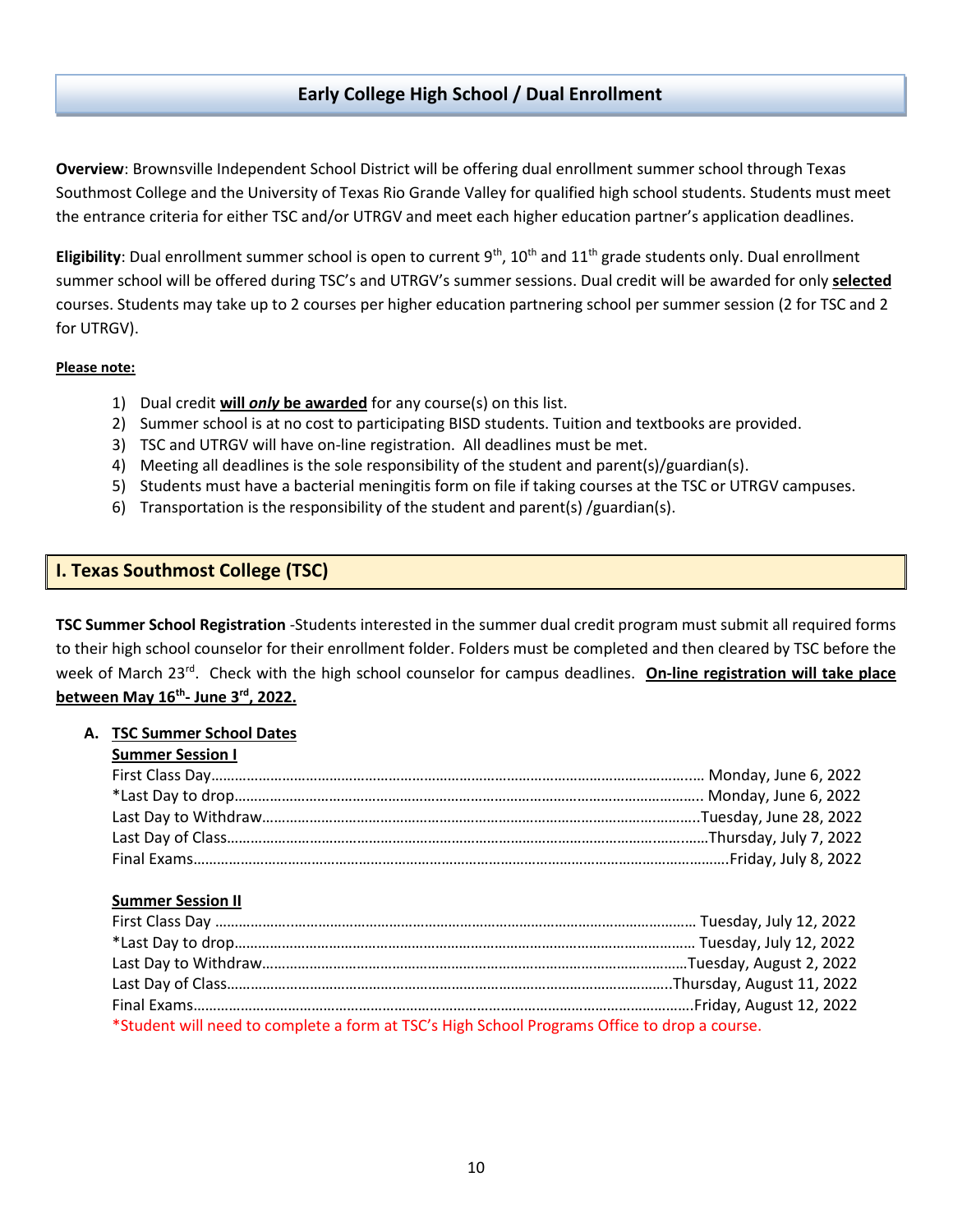#### **B. TSC Course Offerings Dual Enrollment Credit**

| <b>BISD Course</b><br><b>Number</b> | <b>BISD Course</b>        | <b>TSC Course</b>      | Grade<br>Level | <b>BISD Credits</b>      | <b>Prerequisites</b>               |
|-------------------------------------|---------------------------|------------------------|----------------|--------------------------|------------------------------------|
| <b>COL 053</b>                      | ART 1/ Appreciation       | <b>ARTS 1301</b>       | $9 - 12$       | 1                        | Meet College Admission Criteria    |
| <b>COL 076</b>                      | <b>Music Appreciation</b> | <b>MUSI 1306</b>       | $9 - 12$       | 1                        | Meet College Admission Criteria    |
| COL 111(2)                          | English III A/B           | <b>ENGL 1301</b>       | 11             | 1                        | Meet College Admission Criteria    |
|                                     |                           |                        |                |                          | *High School Registration Approval |
| <b>COL 153</b>                      | Communications            | <b>SPCH 1315</b>       | $9 - 12$       | $\frac{1}{2}$            | Meet College Admission Criteria    |
| <b>COL 186</b>                      | Spanish III               | <b>SPAN 2313</b>       | $9 - 12$       | 1                        | Meet College Admission Criteria    |
| <b>COL 196</b>                      | Spanish IV                | <b>SPAN 2315</b>       | $9 - 12$       | 1                        | Meet College Admission Criteria    |
| COL 221(2)                          | Algebra II                | <b>MATH 1314</b>       | $9 - 12$       | $\mathbf{1}$             | Meet College Admission Criteria    |
|                                     |                           |                        |                |                          | *High School Registration Approval |
| <b>COL 443</b>                      | Psychology                | <b>PSYC 2301</b>       | $9 - 12$       | $\frac{1}{2}$            | Meet College Admission Criteria    |
| <b>COL 453</b>                      | Sociology                 | <b>SOCI 1301</b>       | $9 - 12$       | $\frac{1}{2}$            | Meet College Admission Criteria    |
| <b>COL 413</b>                      | US Government I           | <b>GOVT 2305</b>       | $11 - 12$      | $\frac{1}{2}$            | Meet College Admission Criteria    |
| <b>COL 473</b>                      | Government II             | <b>GOVT 2306</b>       | $11 - 12$      | $\frac{1}{2}$            | Meet College Admission Criteria    |
| <b>COL 423</b>                      | Economics                 | <b>ECON 2301</b>       | $11 - 12$      | $\frac{1}{2}$            | Meet College Admission Criteria    |
| <b>COL 301</b>                      | Scientific Research and   | <b>BIOL 1306</b>       |                | 1/ <sub>2</sub> (Course) |                                    |
| (Course) and                        | Design Biology Dual A     | (Course)               | $10-12$        | $\frac{1}{2}$ (Lab)      | Meet College Admission Criteria    |
| COL 351 (Lab)                       | and Lab A                 | <b>BIOL 1106 (Lab)</b> |                |                          |                                    |
| <b>COL 302</b>                      | Scientific Research and   | BIOL 1307 (course)     |                | 1/ <sub>2</sub> (Course) |                                    |
| (Course)                            | Design Biology Dual B     | <b>BIOL 1107 (Lab)</b> | $10-12$        | $\frac{1}{2}$ (Lab)      | Meet College Admission Criteria    |
| Col 352 (Lab)                       | and Lab B                 |                        |                |                          |                                    |

#### **C. Summer School Location**

Texas Southmost College campus

For More information[: https://bit.ly/33i1bWk](https://bit.ly/33i1bWk)

Click on the "2022 Summer Dual Credit Program" under Texas Southmost College.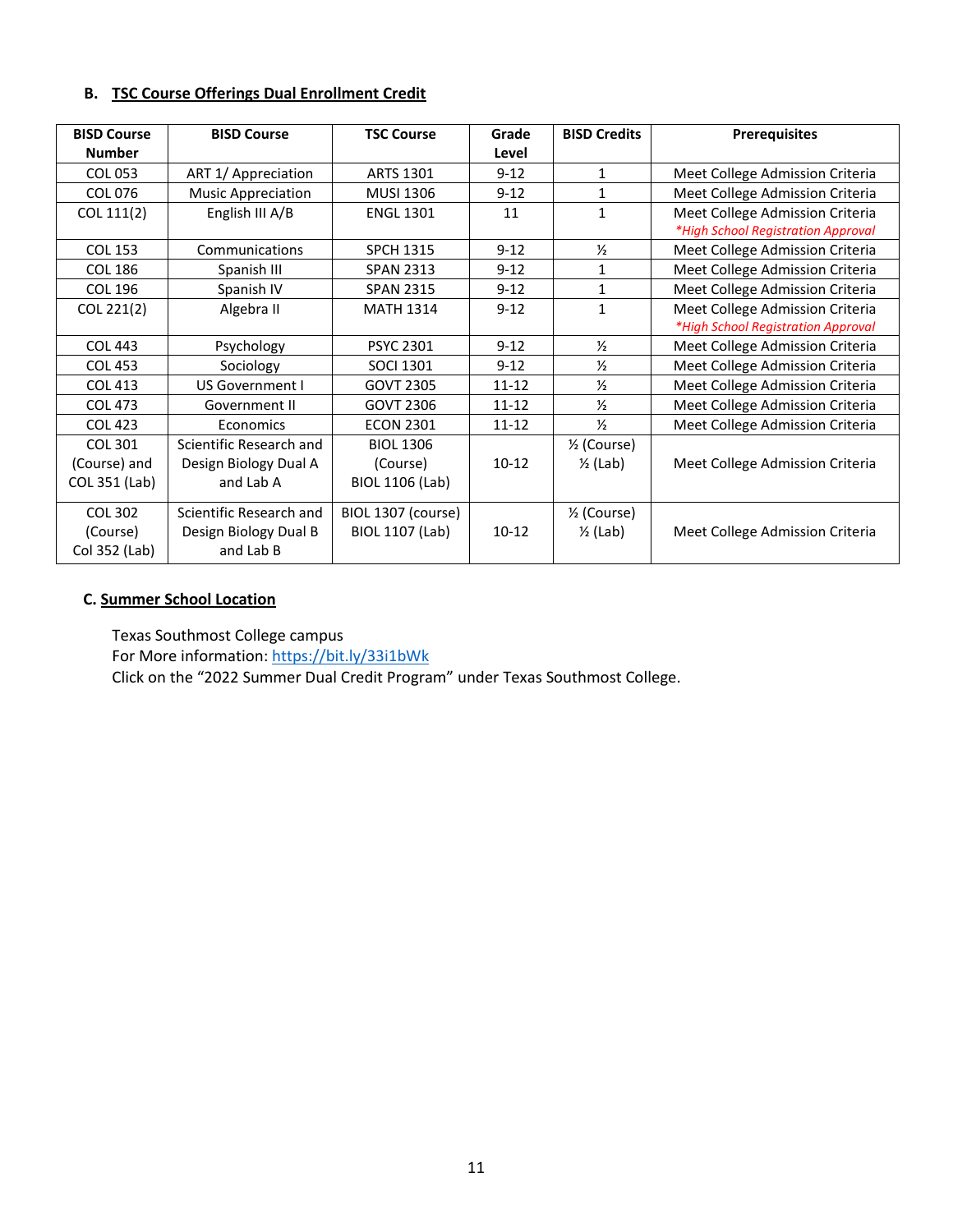#### **II. University of Texas Rio Grande Valley (UTRGV)**

#### **A. UTRGV Summer School Registration**

Students seeking Dual Credit opportunities with UTRGV will have an individual academic profile created based on a variety of factors, including but not limited to: High School Class Rank; GPA; College Entrance Exams (SAT/ACT) (PSAT/ACT-PLAN); Extracurricular Activities: Community Involvement. Academic profiles are created with submitted documentation and admission decisions based on that profile and accomplishments. Students must be classified as a Rising Junior or Senior in high school and be graduating under the Foundation with Endorsement or Distinguished Plan. Students interested in the summer dual credit program must submit all required forms to UTRGV. For more information visit: [https://www.utrgv.edu/undergraduate-admissions/dual-credit/how-to](https://www.utrgv.edu/undergraduate-admissions/dual-credit/how-to-apply/index.htm)[apply/index.htm](https://www.utrgv.edu/undergraduate-admissions/dual-credit/how-to-apply/index.htm)

*February 28, 2022: All eligible students may register for Summer Session I and/or II. Registration is done online through the university's website. Registration is up to each individual student. LATE REGISTRATIONS WILL NOT BE ACCEPTED.*

#### **B. Summer School Dates**

#### **Summer Session I**

| <b>Summer Session II</b> |  |
|--------------------------|--|
|                          |  |
|                          |  |
|                          |  |
|                          |  |
|                          |  |

#### **C. UTRGV Course Offerings for Dual Enrollment Credit**

| <b>BISD</b>    | <b>BISD</b>               | <b>UTRGV</b>        | Grade     | <b>BISD</b>    | <b>Prerequisites</b>                    |
|----------------|---------------------------|---------------------|-----------|----------------|-----------------------------------------|
| Course         | Course                    | Course              | Level     | <b>Credits</b> |                                         |
| <b>Number</b>  |                           |                     |           |                |                                         |
| COL 053        | ART 1/Appreciation        | <b>ARTS 1301</b>    | $11 - 12$ |                | Meet College Admission Criteria         |
| COL 076        | <b>Music Appreciation</b> | <b>MUSI 1306</b>    | $11 - 12$ |                | Meet College Admission Criteria         |
| <b>COL 153</b> | Communications            | Comm 1311/Comm 1315 | $11 - 12$ | $\frac{1}{2}$  | Meet College Admission Criteria         |
| <b>COL 221</b> | Algebra II                | <b>MATH 1314</b>    | $11 - 12$ | 1              | Meets College Admission Criteria        |
| <b>COL 443</b> | Psychology                | <b>PSYC 2301</b>    | $11 - 12$ | $\frac{1}{2}$  | Meets College Admission Criteria        |
| <b>COL 453</b> | Sociology                 | <b>SOCI 1301</b>    | $11 - 12$ | $\frac{1}{2}$  | Meet College Admission Criteria         |
| <b>COL 413</b> | US Government I           | <b>POLS 2305</b>    | $11 - 12$ | $\frac{1}{2}$  | Meet College Admission Criteria         |
| <b>COL 473</b> | Government II             | GOVT 2306           | $11 - 12$ | $\frac{1}{2}$  | Meets College Admission Criteria        |
| <b>COL 423</b> | Economics                 | <b>ECON 2301</b>    | $11 - 12$ | $\frac{1}{2}$  | Meets College Admission Criteria        |
| COL 301        | Scientific Research and   | <b>BIOL 1406</b>    |           | $\mathbf{1}$   | <b>Meets College Admission Criteria</b> |
|                | Design Biology Dual A     |                     | $11 - 12$ |                |                                         |
| COL 302        | Scientific Research and   | <b>BIOL 1407</b>    | $11 - 12$ | 1              | Meets College Admission Criteria        |
|                | Design Biology Dual B     |                     |           |                |                                         |

#### **D. Summer School Location**

UTRGV courses will be offered online or traditional face-to-face modality. **For More information: <https://bit.ly/33i1bWk>** Click: 2022 Summer Dual Credit Program, Click: University of Texas Rio Grande Valley.

*For more information please contact Dr. Norma Ibarra-Cantu, Curriculum, Instruction & Accountability Director for Secondary Education, at (956) 548-8121.*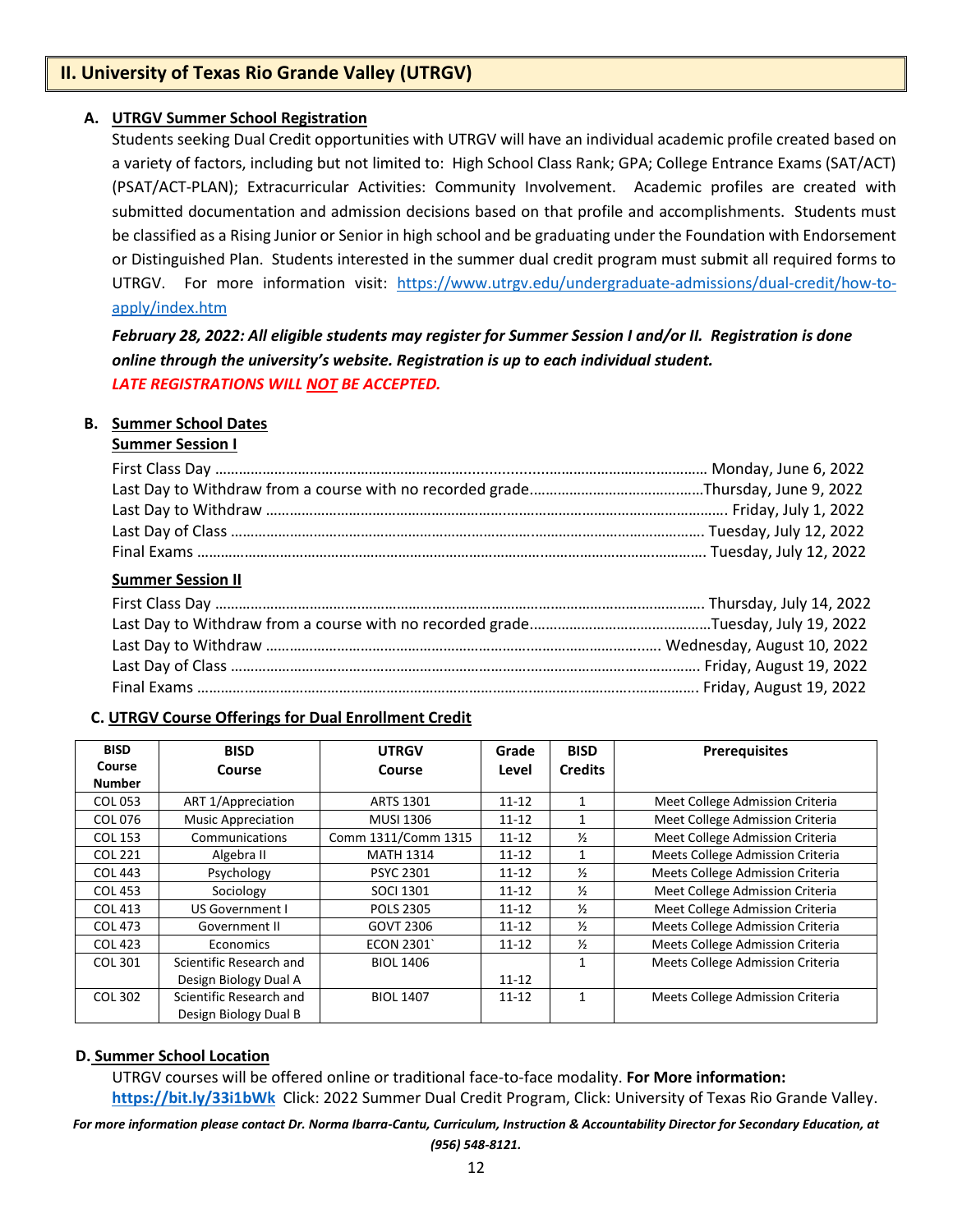# **2021- 2022 Nita M. Lowey 21st Century Community Learning Centers, Cycle 10, Year 4 Texas Southmost College**

**Overview:** The Nita M. Lowey 21<sup>st</sup> CCLC program provides academic, enrichment, college & workforce readiness, and family engagement opportunities for all 21<sup>st</sup> Century students.

#### **I. Middle School Program**

#### **A. Program Sites and Program Coordinators**

| <b>Texas Southmost College Site Coordinators</b> |                                |                                       |                             |                                       |  |
|--------------------------------------------------|--------------------------------|---------------------------------------|-----------------------------|---------------------------------------|--|
| <b>Besteiro MS</b>                               | <b>Faulk MS</b>                | Garcia MS                             | Lucio MS                    | <b>Perkins MS</b>                     |  |
| Sandra Sepulveda<br>956-698-2149                 | Roberto Maciel<br>956-548-8500 | Rosa Villarreal-Adame<br>956-698-0410 | Jose Farias<br>956-698-1636 | <b>Fidel Gonzales</b><br>956-698-2069 |  |
| Sandra.sepulveda@tsc.edu                         | roberto.maciel@tsc.edu         | Rosa.villarrealadame@tsc.edu          | Jose.farias@tsc.edu         | Fidel.gonzales@tsc.edu                |  |

#### **B. Calendar**

#### **C. Daily Schedule**

#### **D. Transportation**

Parents will be responsible for transporting their children to and from their zoned middle school campus. BISD will provide transportation to and from the zoned middle school campus to the assigned Accelerated Learning Academy. Buses will depart the home campus at 7:00 am**.**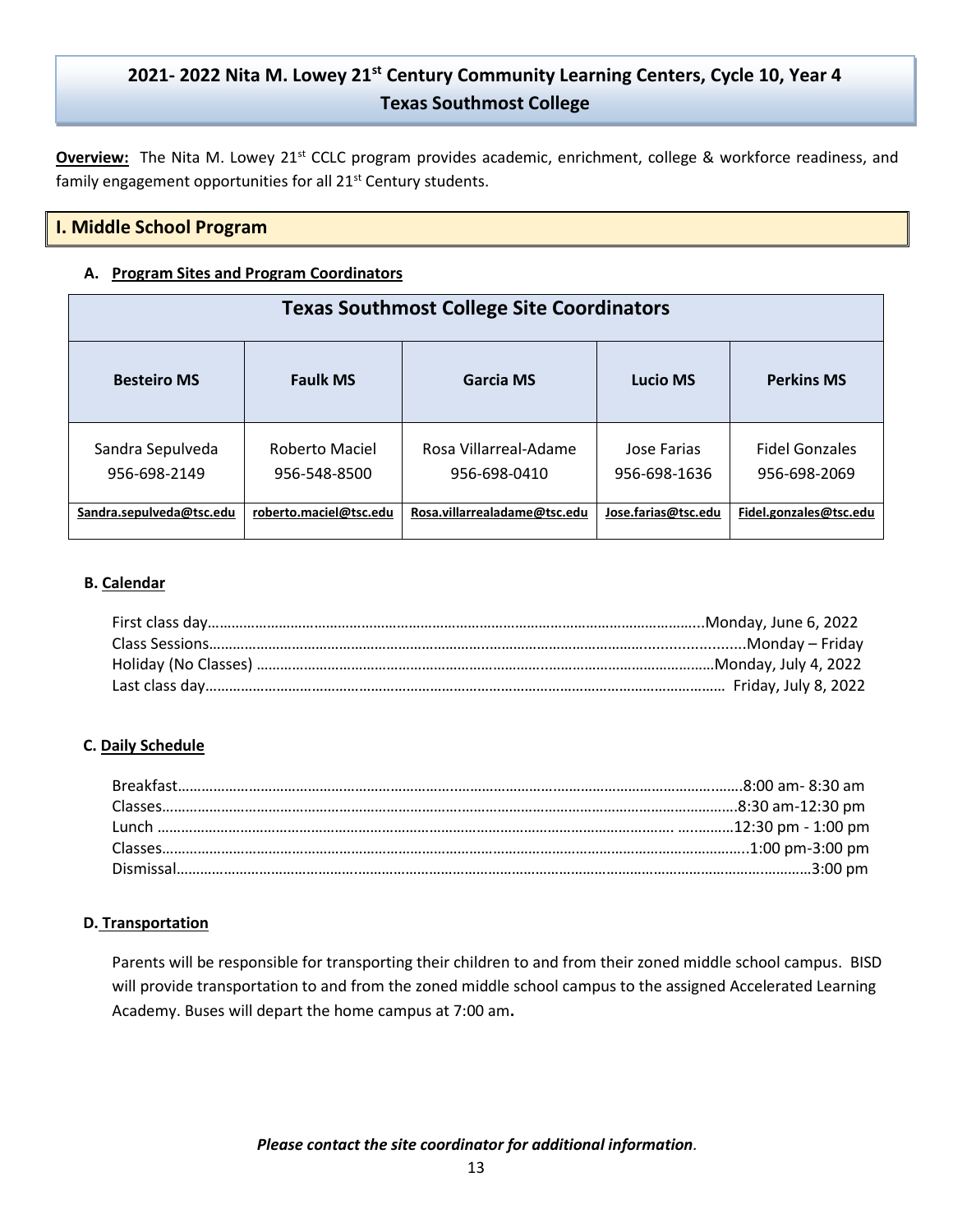# **II. Early College High School Program**

#### **A. Program Sites and Program Coordinators**

| <b>Hanna ECHS</b>   | <b>Lopez ECHS</b>         | <b>Pace ECHS</b>                                 | <b>Porter ECHS</b>    | <b>Rivera ECHS</b>     |
|---------------------|---------------------------|--------------------------------------------------|-----------------------|------------------------|
|                     |                           | <b>Texas Southmost College Site Coordinators</b> |                       |                        |
| Mirna Garza         | Gabriela De La Cruz       | Celia D. Portillo                                | Lisa Marie Gonzales   | Ricco Holloway         |
| 956-698-1366        | 956-698-1354              | 956-698-1271                                     | 956-698-2785          | 956-698-2411           |
| Mirna.garza@tsc.edu | Gabriela.delacruz@tsc.edu | Celia.portillo@tsc.edu                           | Lisa.gonzales@tsc.edu | Ricco.holloway@tsc.edu |

#### **B. Calendar**

#### **C. Daily Schedule**

#### **D. Transportation**

Parents will be responsible for transporting their children to and from their zoned middle school campus. BISD will provide transportation to and from the zoned middle school campus to the assigned Accelerated Learning Academy. Buses will depart the home campus at 7:30 am.

#### *Please contact the site coordinator for additional information.*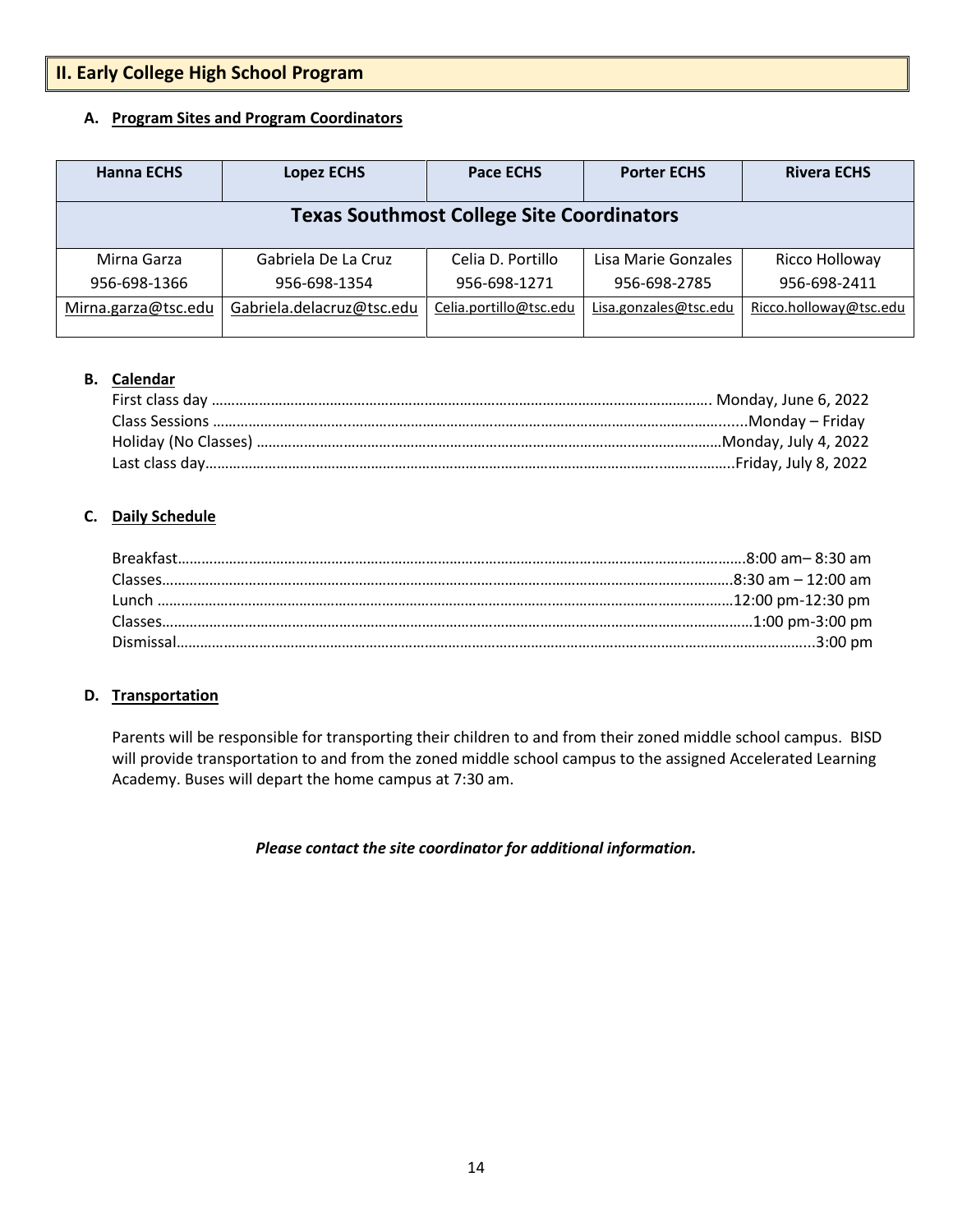# **Career & Technical Education (CTE) Certification Summer Program High School Grades 11 – 12**

**Overview:** To provide a series of CTE Certifications to current BISD rising juniors and seniors.

**I. CTE Certification Summer Academy**: Only currently enrolled BISD students (rising 11<sup>th</sup> & 12<sup>th</sup> graders) are eligible to enroll in the CTE Certification Summer Program.

#### A. **Certifications Offered (based on enrollment):**

- 1. Welding-AWS D.1. Structural Steel
- 2. Federal Aviation Administration (FAA) Part 107 Remote Drone Pilot
- 3. Electrical NCCER Core Curriculum
- 4. EKG
	- **Due to Certifying agency requirements this course may only be for rising 12th grade students. Students must also have received credit for the prerequisite course: Medical Terminology**.
- **B. Academy Site:** CTE Certification Center located at 1905 E. 6th St**.**

#### **C. Calendar**

#### **D. Daily Schedule**

E. **Transportation:** Parents may drop off and pick up students at the CTE Certification Center located at 1905 E. 6<sup>th</sup> Street.

*Please contact Dr. Juan Chavez Jr., CTE Director, or Vanessa Rivera at (956)548-8217.*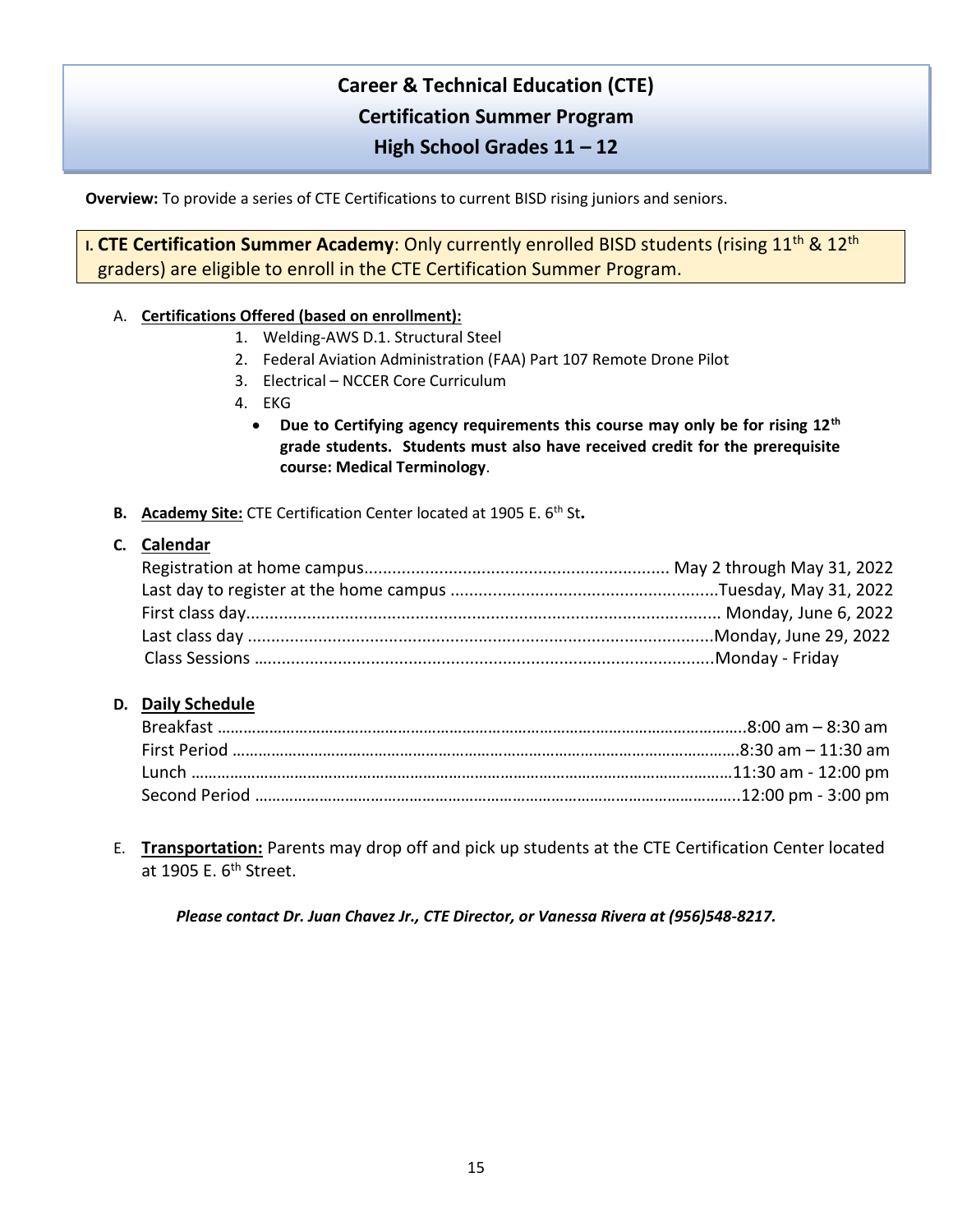#### **Overview: Enrolled Emergent Bilingual (EB) students in BISD will be able to complete coursework for graduation.**

- **A.** EBs, who are missing **one or two credits** required for graduation for the upcoming year or need regaining credit may enroll in the LUCHA summer cohort program.
- **B.** A student may only regain credit in a testing area if he/she has already passed the EOC assessment in English I, English II, Algebra I, Biology, and US History.
- **C. Any student needing to re-test on EOC will NOT be allowed in LUCHA.**
- **D.** LUCHA<sup>™</sup> Summer program will take place at the two summer school sites.

| <b>Accelerated</b><br><b>Learning Site</b> | <b>Porter ECHS</b>         | <b>Veterans ECHS</b>          |  |
|--------------------------------------------|----------------------------|-------------------------------|--|
|                                            | <b>BECHS</b><br>Hanna ECHS | Pace ECHS<br>Rivera ECHS      |  |
| <b>Feeder Campuses</b>                     | Lopez ECHS                 | <b>Veterans Memorial ECHS</b> |  |
|                                            | Porter ECHS                |                               |  |

#### **E. Calendar**

#### **F. Daily Schedule**

**G. Transportation:** Transportation will be provided to students to their zoned high school campuses.

*Registration may be extended upon administrative review. Please contact Carlos Olvera, Bilingual/ESL/Title III Director, at (956) 548 – 8271.*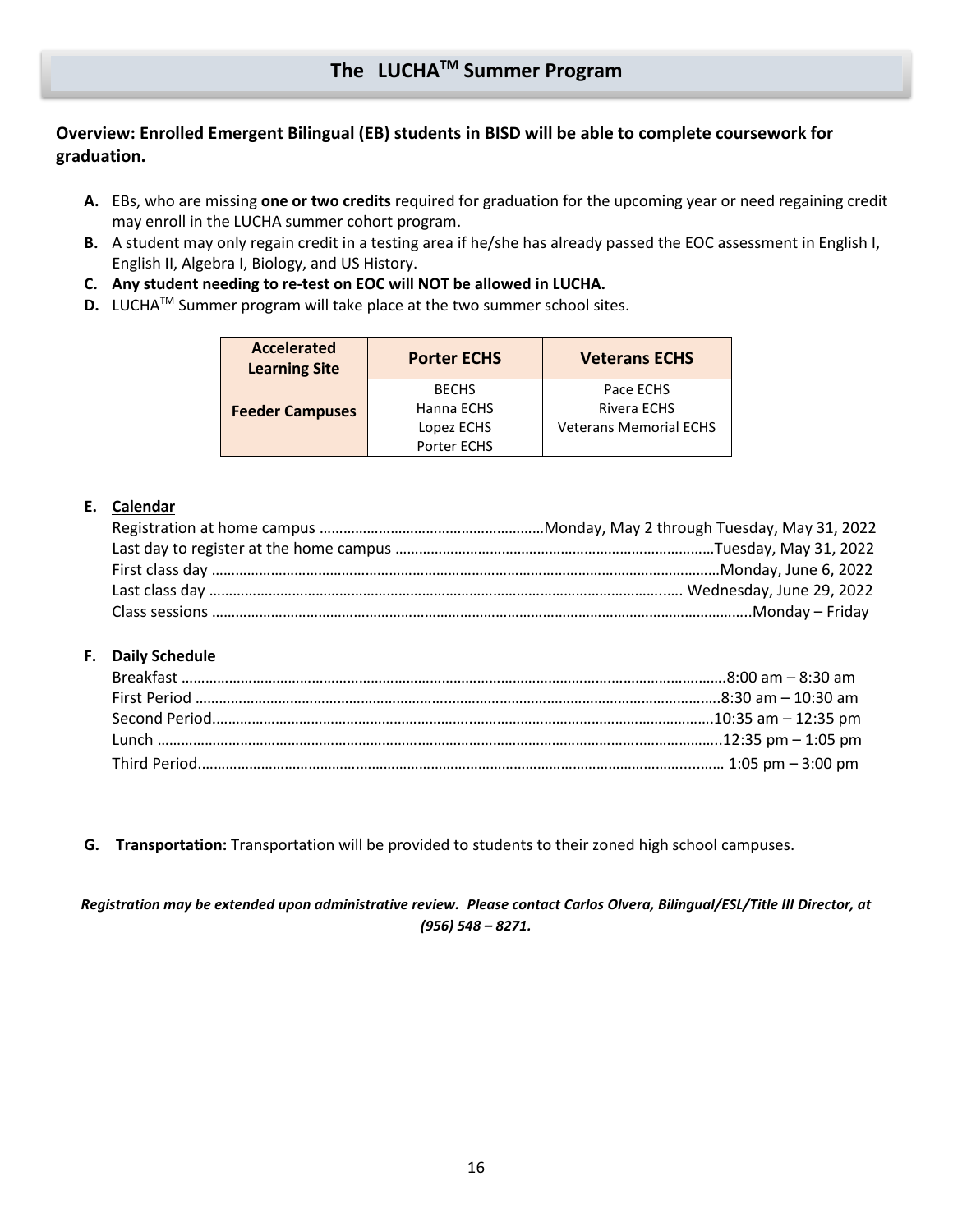# **Extended School Year (ESY) Program**

**Overview:** Extended School Year (ESY) program is an individualized instructional Program for students with Disabilities, which is provided beyond the regular school year. Students with disabilities, who have difficulty retaining skills during long school holidays and/or summer and who require a significant amount of time as per federal and state requirements(34 CFR part 300, TAC Chapter 89) to regain previously mastered skills, are eligible. BISD Special Education students who are in grades Pre-K through Grade 12, are eligible to receive extended school year services as determined by an ARD committee.

- $\checkmark$  Amount of service determined by ARD committee.
- $\checkmark$  SPED Transportation provided if determined by ARD committee.
- ✓ *NOTE: School sites are dependent on enrollment.*

#### *ESY Locations will be selected based on student/district needs and can change due to enrollment.*



*For more information, please contact Adriana Lippa, Special Services Director, at (956) 548 – 8400.*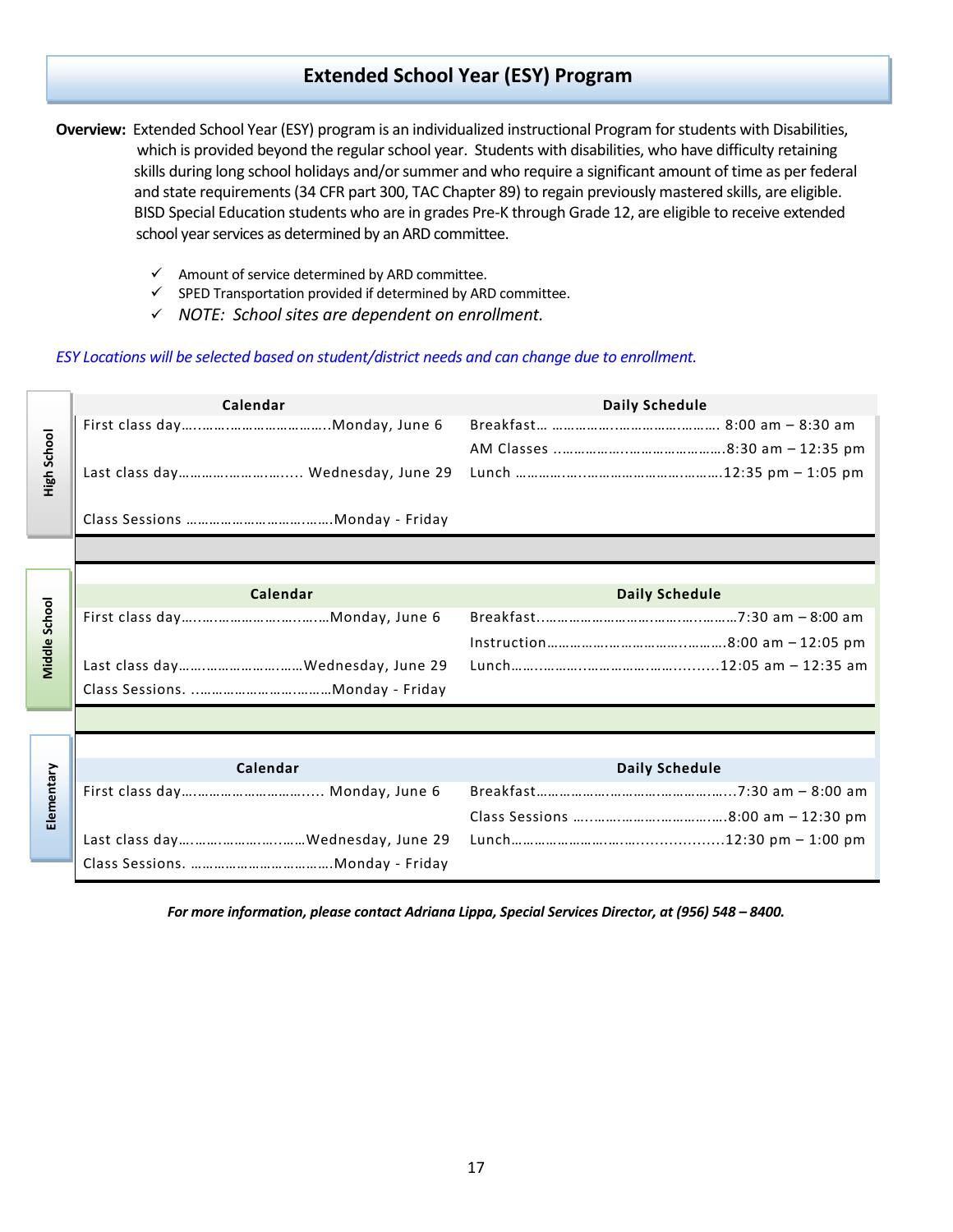### **Project SMART Program: Math – Making Mathematics Meaningful**

**Overview:** Project Smart is an enrichment summer program for *currently identified Migrant students* enrolled in grades PK-8. The program is designed to provide students with a research-based curriculum that prepares them for higher level math and for the upcoming school year.

**NOTE:** BISD Migrant students who remain in Texas during the summer and are currently identified as Migrant with a Certificate of Eligibility on file at the Migrant Office are eligible to attend this program. Students must have successfully completed their current grade and been promoted to the next grade level to register.

| <b>Elementary School</b>                                                                            |  |  |
|-----------------------------------------------------------------------------------------------------|--|--|
| <b>Instruction Focus: Mathematics</b>                                                               |  |  |
| <b>Locations: Virtual</b>                                                                           |  |  |
| First class day Monday, June 6<br>Last class dayThursday, June 30<br>Class sessions Monday - Friday |  |  |

| <b>Middle School</b><br><b>Instruction Focus: Mathematics</b><br><b>Locations: Virtual</b> |  |
|--------------------------------------------------------------------------------------------|--|
| First class day Monday, June 6                                                             |  |
| Last class dayThursday, June 30                                                            |  |
| Class sessions Monday - Friday                                                             |  |

*For more information, please contact Estela L. Barrientes, Migrant Coordinator, at the Migrant Office at (956) 698 – 1742.*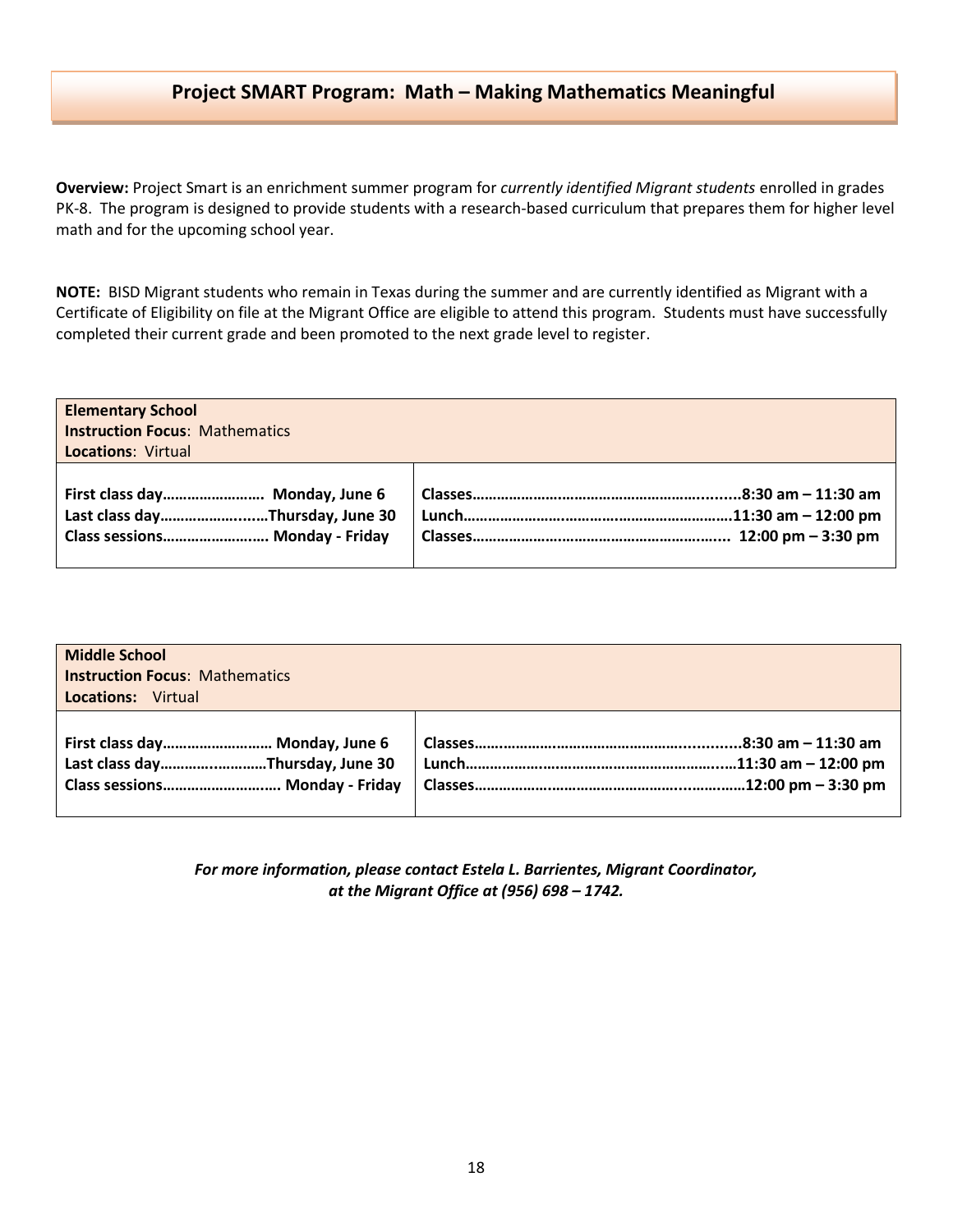# **BISD ATHLETIC DEPARTMENT**

**2021 - 2022 Summer Recreation Program for BISD Students Only**

#### **A. Calendar**

| <b>B. Location</b> |  |
|--------------------|--|
|                    |  |
|                    |  |
| C. Times           |  |
|                    |  |
|                    |  |

| <b>SUMMER TENNIS</b><br>Location: Hanna, Lopez, Pace, Porter, Rivera & Veterans |                                                | <b>SWIMMING/DIVING</b><br>Location: Aquatic Center [2901 FM 802]<br>8 years to high school |                                                        |  |
|---------------------------------------------------------------------------------|------------------------------------------------|--------------------------------------------------------------------------------------------|--------------------------------------------------------|--|
| $7:30$ AM $-9:00$ AM                                                            | Grades $2nd – 5th/Ages 8 – 11$                 | $8:00$ AM $-8:30$ AM                                                                       | Need to know how to swim:<br>Swim test given           |  |
| $9:00$ AM $- 10:00$ AM                                                          | Grades $6^{th} - 8^{th}/Ages$ 12 - 14          | 8:30 AM - 9:30 AM                                                                          | <b>Stroke Technique</b>                                |  |
| 10:00 AM - 11:30 PM                                                             | Grades $9^{th} - 12^{th}/\text{Ages } 14 - 18$ | 10:00 AM - 11:00 AM                                                                        | Swim Workout & Beginner Diving                         |  |
|                                                                                 |                                                | 11:00 AM -12:00 PM                                                                         | Swim Workout or Advanced Diving<br><b>Fundamentals</b> |  |
| <b>TRACK</b>                                                                    |                                                | <b>GOLF</b>                                                                                |                                                        |  |
| Location: Hanna, Lopez, Pace, Porter, Rivera & Veterans                         |                                                | Location: Brownsville Golf Center                                                          |                                                        |  |
| $7:30$ AM $- 11:30$ AM                                                          | All Ages                                       | $7:30$ AM $-9:30$ AM                                                                       | Grades $2^{nd}$ – 5 <sup>th</sup> /Ages 8-11           |  |
|                                                                                 |                                                | $9:30$ AM $- 11:30$ PM                                                                     | Grades $6^{th} - 12^{th}/\text{Ages } 12 - 18$         |  |

| <b>FOR MORE INFORMATION REGARDING SUMMER RECREATION</b><br>PLEASE CONTACT YOUR CAMPUS ATHLETIC COORDINATOR. |                       |                     |
|-------------------------------------------------------------------------------------------------------------|-----------------------|---------------------|
| <b>Campus</b>                                                                                               | <b>Contact</b>        | <b>Phone Number</b> |
| Hanna Early College High School                                                                             | <b>Mark Guess</b>     | (956) 698-0850      |
| Lopez Early College High School                                                                             | Shaun Tarantola       | (956) 698-0289      |
| Pace Early College High School                                                                              | Daniel Pardo          | (956) 698-2496      |
| Porter Early College High School                                                                            | Carlos Uresti         | (956) 698-3037      |
| Rivera Early College High School                                                                            | <b>Beto Leal</b>      | (956)698-1843       |
| Veterans Memorial Early College High School                                                                 | Kelly Lee             | (956) 574-5606      |
| Besteiro Middle School                                                                                      | <b>Brian Medina</b>   | (956) 698-2154      |
| Faulk Middle School                                                                                         | Zabdiel Leal          | (956) 698-1804      |
| Garcia Middle School                                                                                        | <b>Guile Garces</b>   | (956) 832-6327      |
| Lucio Middle School                                                                                         | Gilbert Guerra        | (956) 838-4038      |
| Manzano Middle School                                                                                       | <b>Isaac Solis</b>    | (956) 548-9830      |
| Oliveira Middle School                                                                                      | Rolando Gomez         | (956) 698-0352      |
| Perkins Middle School                                                                                       | Jamie Martinez        | (956) 698-1346      |
| Stell Middle School                                                                                         | Juan Mora             | (956) 698-1494      |
| Stillman Middle School                                                                                      | Richie Sosa           | (956) 698-1012      |
| Vela Middle School                                                                                          | <b>Ruben Martinez</b> | (956) 698-0732      |

**NOTE:** Weight room use is for the UIL Summer Strength and Conditioning program. Only incoming 7<sup>th</sup>-12<sup>th</sup> graders may participate in this program in their attendance zone. Use of the weight room requires that a physical be on file with the Athletic Trainer or Athletic Coordinator at the host campus. There will not be free use of the weight room.

> *For information regarding Summer Recreation Programs, please contact Gilbert D. Leal, Athletic Program Director, at (956) 548 – 8261.*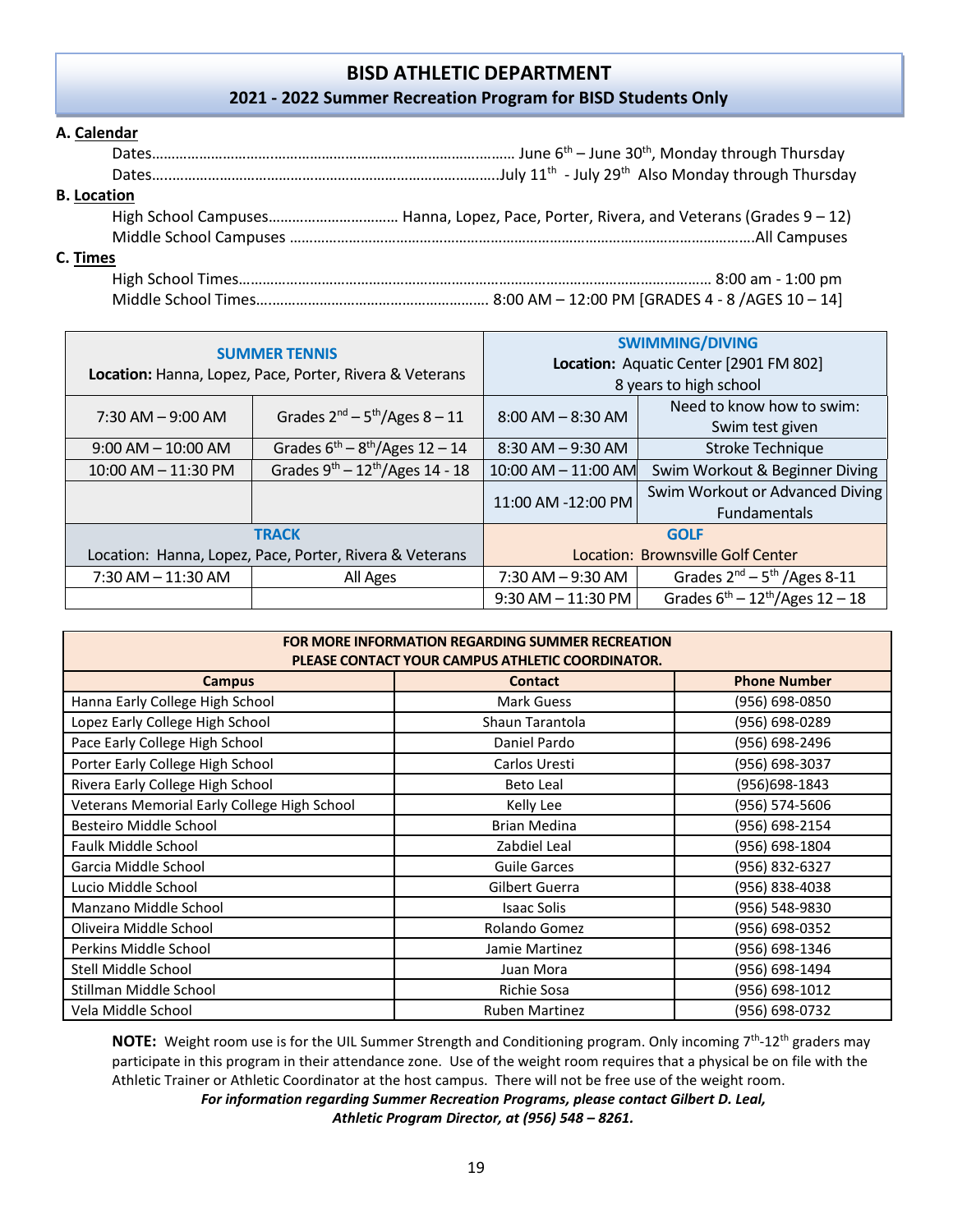# **Summer Bridge**

# **I. Middle School: 8 th Grade Algebra I Initiative (Incoming 8 th Grade Students)**

#### **Overview:**

The 8<sup>th</sup> Grade Algebra I Initiative will provide an opportunity for incoming eighth grade students who previously did not meet the pre-Algebra criteria to earn their 8<sup>th</sup> Grade Math credit and to enroll in 8<sup>th</sup> grade Algebra I for the 2022 – 2023 school year.

#### **A. Prerequisite Criteria:**

• The student average is a minimum percentage of 85 up to the 5<sup>th</sup> 6wks, excluding the Semester Exam. (Formula to be used:  $(1^{st}$  6wks +  $2^{nd}$  6wks +  $3^{rd}$  6wks +  $4^{th}$  6wks +  $5^{th}$  6wks) ÷ 5) **and-**

• The student earns at least a Meets Standard on the 2022 -- 7<sup>th</sup> Grade STAAR Assessment. (Results- June 20<sup>th</sup>) **with-**

#### • **Teacher Recommendation:**

To be considered but not limited to: Attendance, Projects, Organization, Work Habits, etc.…

#### **B. Sites**

All campuses will hold their own Summer Bridge program.

#### **C. Calendar**

Dates………………………….…………………………………………….……… July 25th – August 5th, Monday through Friday

#### **D. Daily Schedule**

8:00 am - Breakfast 8:30 am -10:30 am- Class

#### **E. Transportation**

Transportation will be available to all eligible students.

#### **II. High School: TSIA 2 (Incoming Freshman)**

#### **Overview:**

The Texas Success Initiative Assessment 2.0 (TSIA2) is a series of placement tests for students enrolling in public colleges and universities in Texas. The tests help Texas schools determine whether you're ready for college-level courses in the areas of reading, writing, and math.

#### **A. Sites**

All ECHS sites will hold their own TSIA2 Summer Bridge Program.

#### B. **Calendar**

#### **C. Daily Schedule**

8:30 am - 11:30 a.m. (Breakfast and lunch will be served).

#### **E. Transportation**

Transportation will be available to all eligible students.

#### *For more information contact the Dean of Instruction.*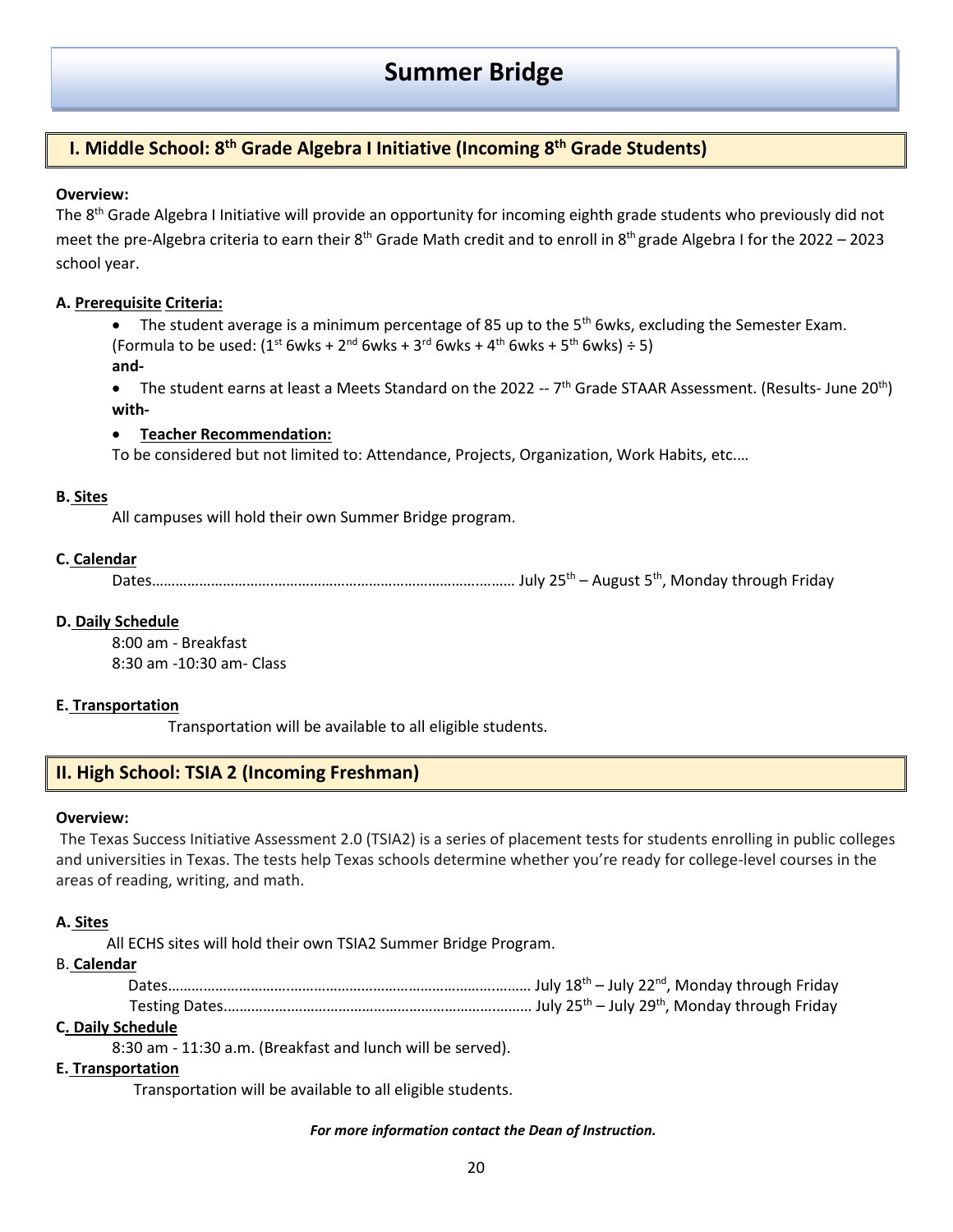# **Jump STAART**

**Overview:** The Jump STAART Program will provide students in need of accelerated instruction in ELAR and/or Math.

# **I. Elementary: For incoming 2nd grade Emergent Bilingual students and any incoming 3rd, 4th, 5th grade students in need of accelerated instruction in Reading and/or Math.**

#### **A. Sites:**

All campuses will hold their own Jump STAART program.

#### **B. Calendar**

Dates………………………….……………………………………………..……… July 25th – August 5th, Monday through Friday

#### **C. Daily Schedule**

8:00 am – 12:15 pm (Breakfast and Lunch will be served)

#### **D. Transportation**

Transportation will be available to all eligible students.

**II. Secondary Campuses: For incoming 6th -11th grade students in need of accelerated instruction in ELAR and/or Math.** 

#### **A. Sites**

All campuses will hold their own Jump STAART program.

#### **B. Calendar**

High School Dates ………………………………….…………………………July 18th – July 29th, Monday through Friday

#### **C. Daily Schedule**

| <b>Middle School</b>              | <b>High School</b>                |
|-----------------------------------|-----------------------------------|
| Breakfast: 8:00 am - 8:30 am      | Breakfast 8:30 am-9:00 am         |
| $1st$ Session: 8:30 am – 10:30 am | $1st$ Session: 9:00 am – 11:00 am |
| $2nd$ Session: 10:30 am- 12:30 pm | $2nd$ Session: 11:00 am- 1:00 pm  |
| Lunch: 12:30 pm                   | Lunch: $1:00$ pm                  |

#### **D. Transportation**

Transportation will be available to all eligible students.

#### *For more information contact the Dean of Instruction.*

\* Special Education Life Skills, and Structure for Life students, please contact Dr. Lee Garcia at (956) 698-1273, lggarcia@bisd.us.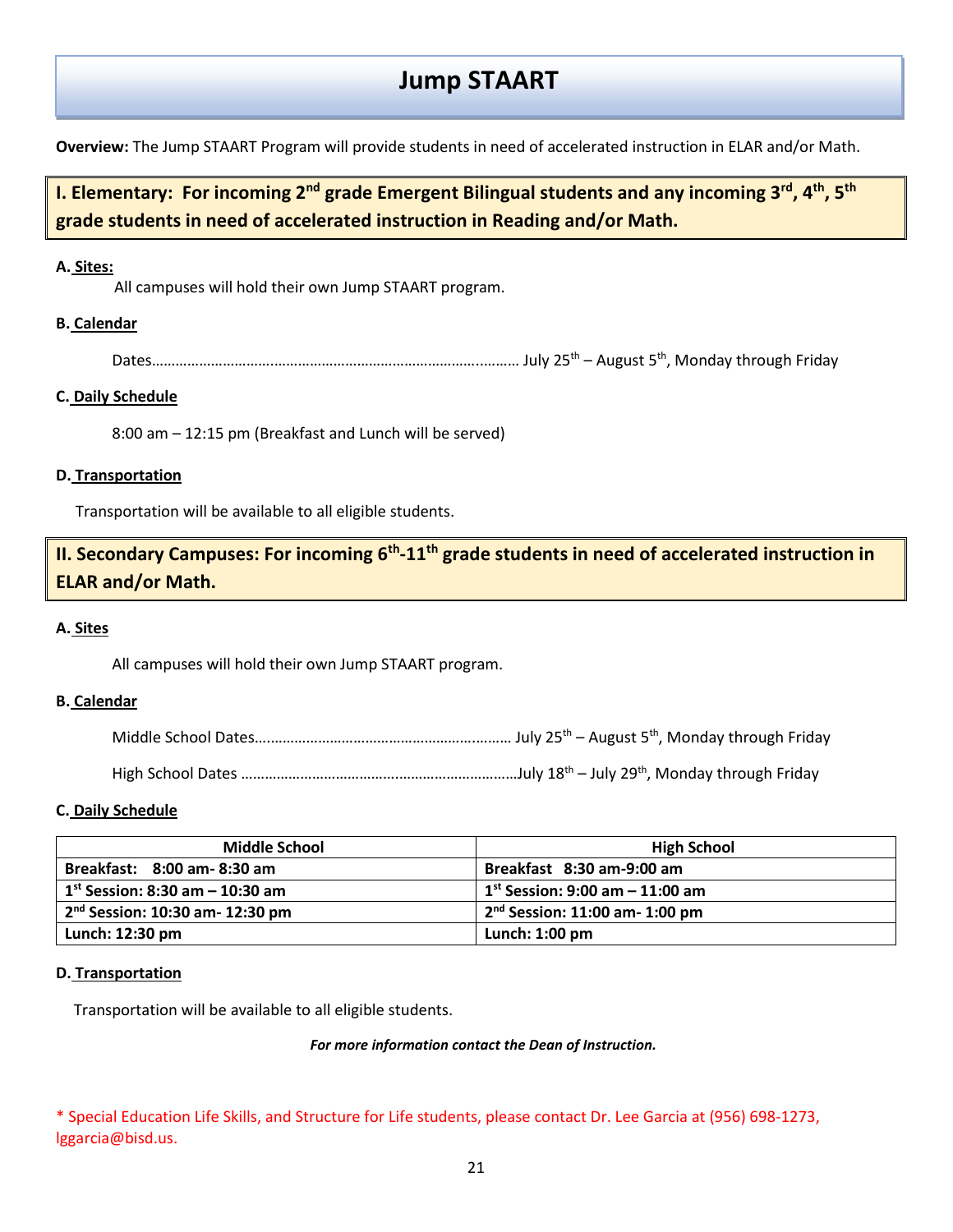**Overview:** The STEM camp will consist of two, three-hour sessions (based on enrollment). STEM students will engage in critical thinking and problem-solving skills while making meaningful connections between abstract math concepts and real-life applications.

#### **A. Enrollment**

- The STEM camp is for *current and identified* preregistered STEM students entering 6<sup>th</sup>, 7<sup>th</sup> and 8<sup>th</sup> grade in the 2022-2033 school year.
- Each middle school will have 5 slots per grade level per session. Total: (10)  $7<sup>th</sup>$  graders and (10)  $8<sup>th</sup>$  graders.
- Each elementary school will have 2 slots for the incoming  $6<sup>th</sup>$  grade STEM students.
- Counselors will distribute the applications to qualifying students and collect them. Only completed applications will be accepted.
- **Enrollment into the STEM camp will be on a first come first serve basis.**

#### **B. Site**

Oliveira Middle School

#### **C. Calendar**

|--|--|--|--|--|

#### **D. Daily Schedule**

#### **E. Transportation**

Transportation will be provided by the students' parents.

*For more information please contact Dr. Sonia Saenz, STEM Specialist, 956-698-2140*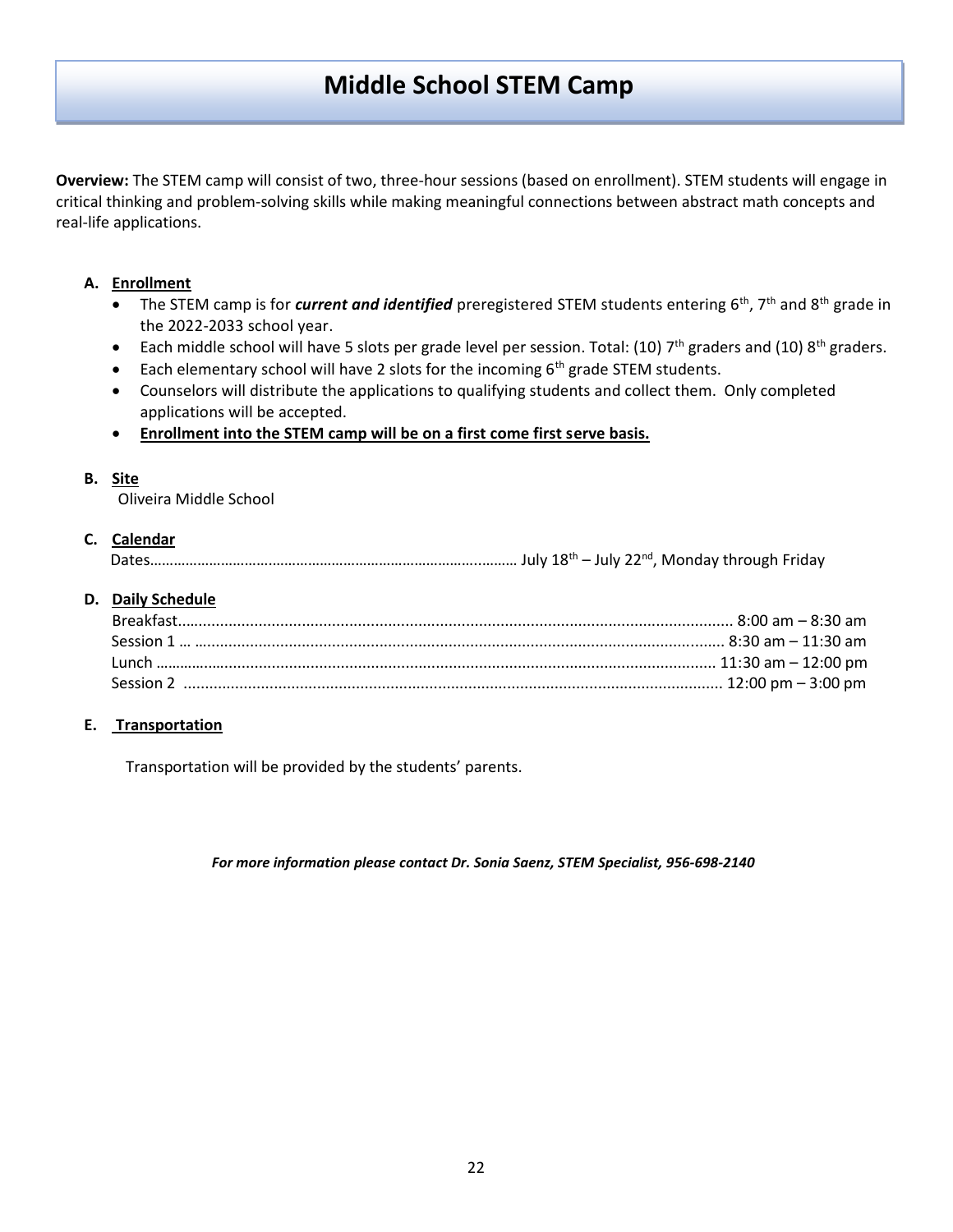# **UTRGV TexPREP Program**

**Overview:** The Texas Prefreshmen Engineering Program (TexPREP) at the University of Texas Rio Grande Valley identifies high achieving middle and high school students with the potential of becoming engineers and scientists to help them acquire the knowledge and skills required for success in their professional aspirations.

#### **A. Site**

UTRGV Brownsville campus

#### **B. Calendar**

Dates………………………….………………………………………..…………..…… June 6th – July 20th, 2022, Monday through Friday

In addition, there are 6 Saturday follow-up sessions during the 2022-2023 school year (dates to be determined).

#### **C. Daily Schedule**

1:00 pm – 5:50 pm

#### **D. Transportation**

Transportation will be provided by the students' parents.

*For more information please contact Dr. Sonia Saenz, STEM Specialist, 956-698-2140*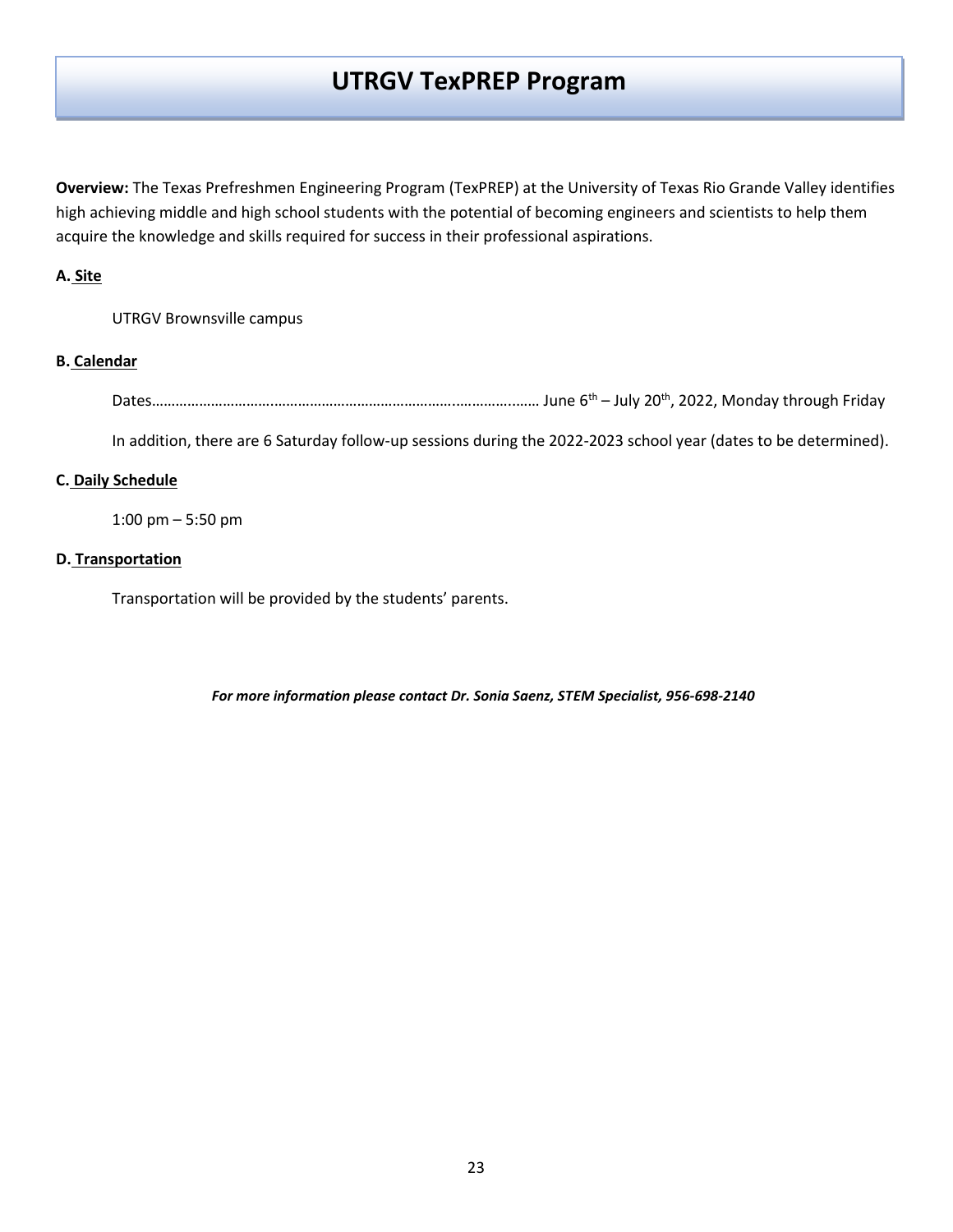# **Gear-Up 8th Grade STEM Summer Camp**

**Overview:** Gear-Up STEM Summer Camp (Math, Science, and Reading Academies). Classes will include SEL activities, introductions to CTE courses: Health Occupations/Biomedical Field, Computer Maintenance, Engineering, Robotics, Law Enforcement and Forensics and an introduction to TSIA2. To qualify for the camp, the students must apply and be incoming 8th graders.

#### **A. Sites**

| <b>Gear-Up STEM Summer</b><br><b>Camp Sites</b> | <b>Pace ECHS</b>              | <b>Hanna ECHS</b>      |
|-------------------------------------------------|-------------------------------|------------------------|
| <b>Campuses</b>                                 | <b>Manzano MS</b><br>Stell MS | Oliveira MS<br>Vela MS |

#### **B. Calendar**

|--|--|--|

#### **C. Daily Schedule**

#### **D. Transportation**

Transportation will be provided. Students will be picked up at their respective middle school at 8:00 am.

#### **E. Registration**

Registration of 7<sup>th</sup> graders will be done at each Gear-Up MS Campus (Stell, Manzano, Oliveira, and Vela).

| <b>CAMPUS COUNSELOR</b> |                                                |                     |  |
|-------------------------|------------------------------------------------|---------------------|--|
| <b>Campus</b>           | <b>Contact</b>                                 | <b>Phone Number</b> |  |
| Manzano Middle School   | olrodriguez@bisd.us<br>Olga Rodriguez          | (956) 698-1487      |  |
| Oliveira Middle School  | Alicia Rocha<br>marocha@bisd.us                | (956) 698-1826      |  |
| Stell Middle School     | Maria Perez mperez@bisd.us                     | (956) 548-9831      |  |
| Vela Middle School      | mcontiveros@bisd.us<br><b>Miriam Ontiveros</b> | (956) 698-0540      |  |

*For more information regarding Gear-Up, please contact the respective campus counselor.*